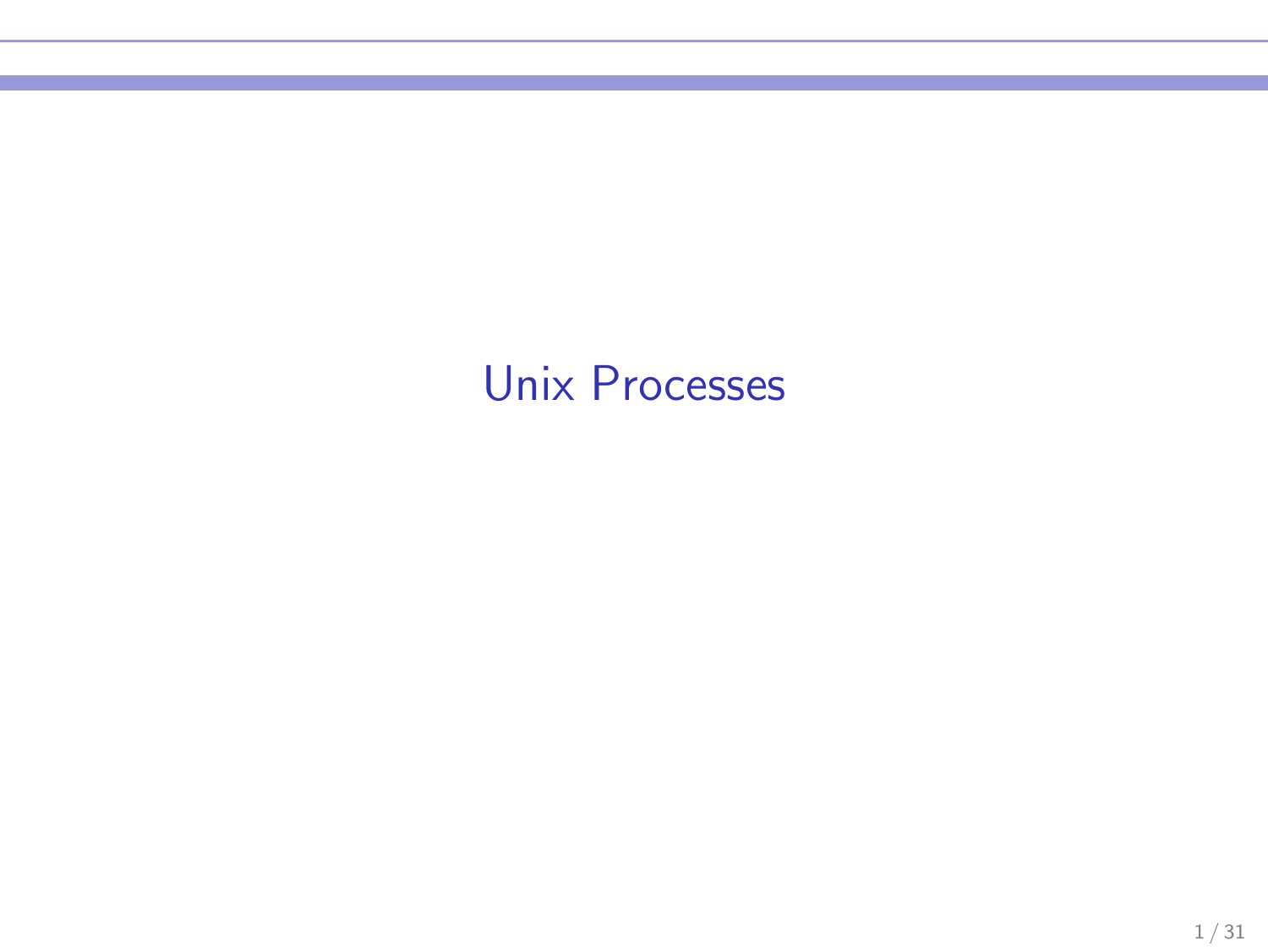## A Unix Process

- $\blacktriangleright$  Instance of a program in execution.
- ▶ OS "loads" the executable in main-memory (core) and starts execution by accessing the first command.
- $\blacktriangleright$  Each process has a *unique* identifier, its process-ID.
- $\blacktriangleright$  Every process maintains:
	- ▶ Program text.
	- $\blacktriangleright$  Run-time stack(s).
	- $\blacktriangleright$  Initialized and uninitialized data.
	- $\blacktriangleright$  Run-time data.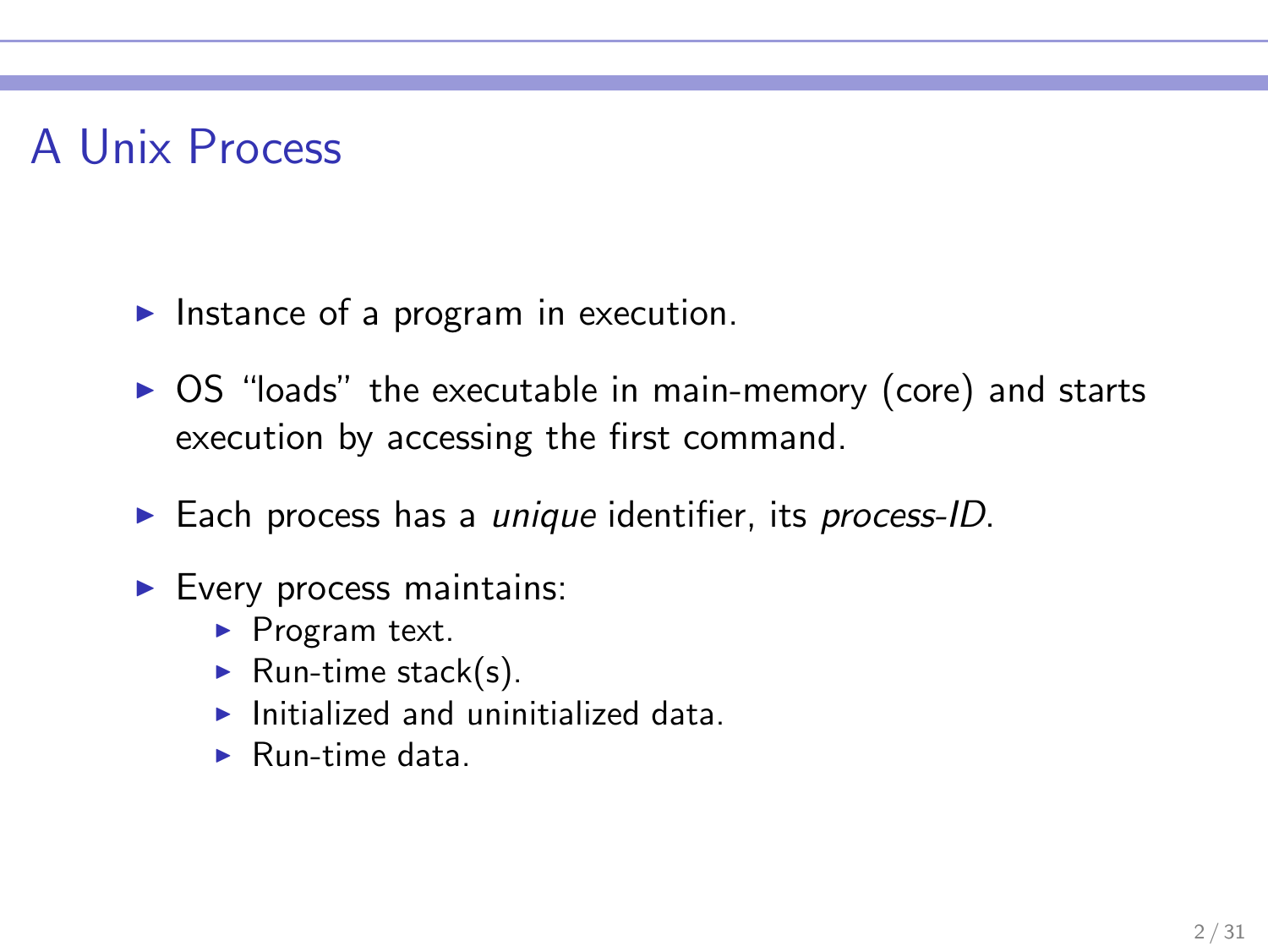

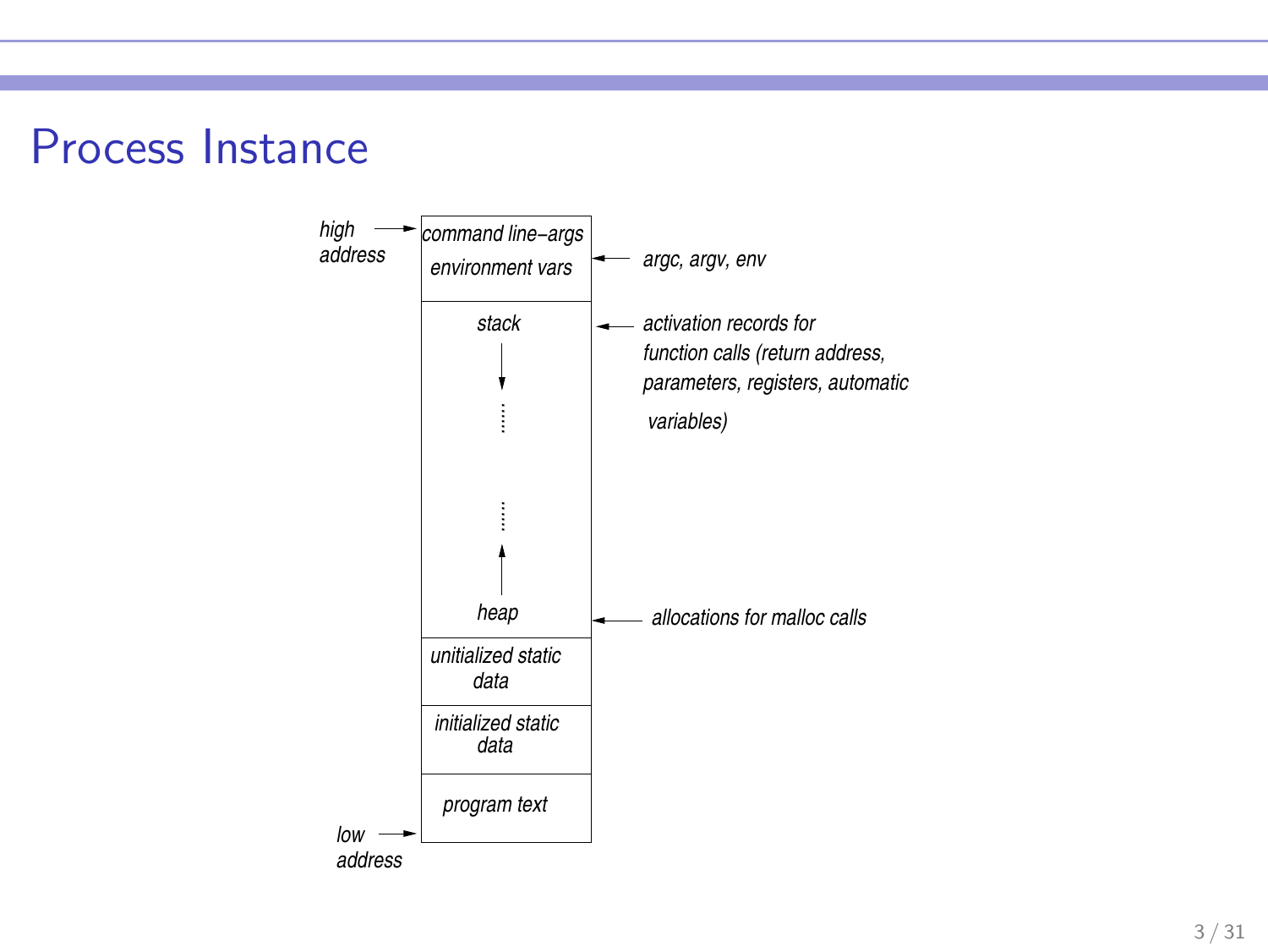#### Processes...

- $\triangleright$  Each Unix process has its own identifier (PID), its code (text), data, stack and a few other features (that enable it to "import" argc, argv, env variable, memory maps, etc).
- $\blacktriangleright$  The very first process is called *init* and has  $PID=1$ .
- $\triangleright$  The only way to create a process is to have another process clone itself. The new process has a child-to-parent relationship with the original process.
- $\blacktriangleright$  The id of the child is different from the id of the parent.
- $\blacktriangleright$  All processes in the system are descendants of *init*.
- ▶ A child process can eventually replace its own code (text-data), its data and its stack with those of another executable file. In this manner, the child process may differentiate itself from its parent.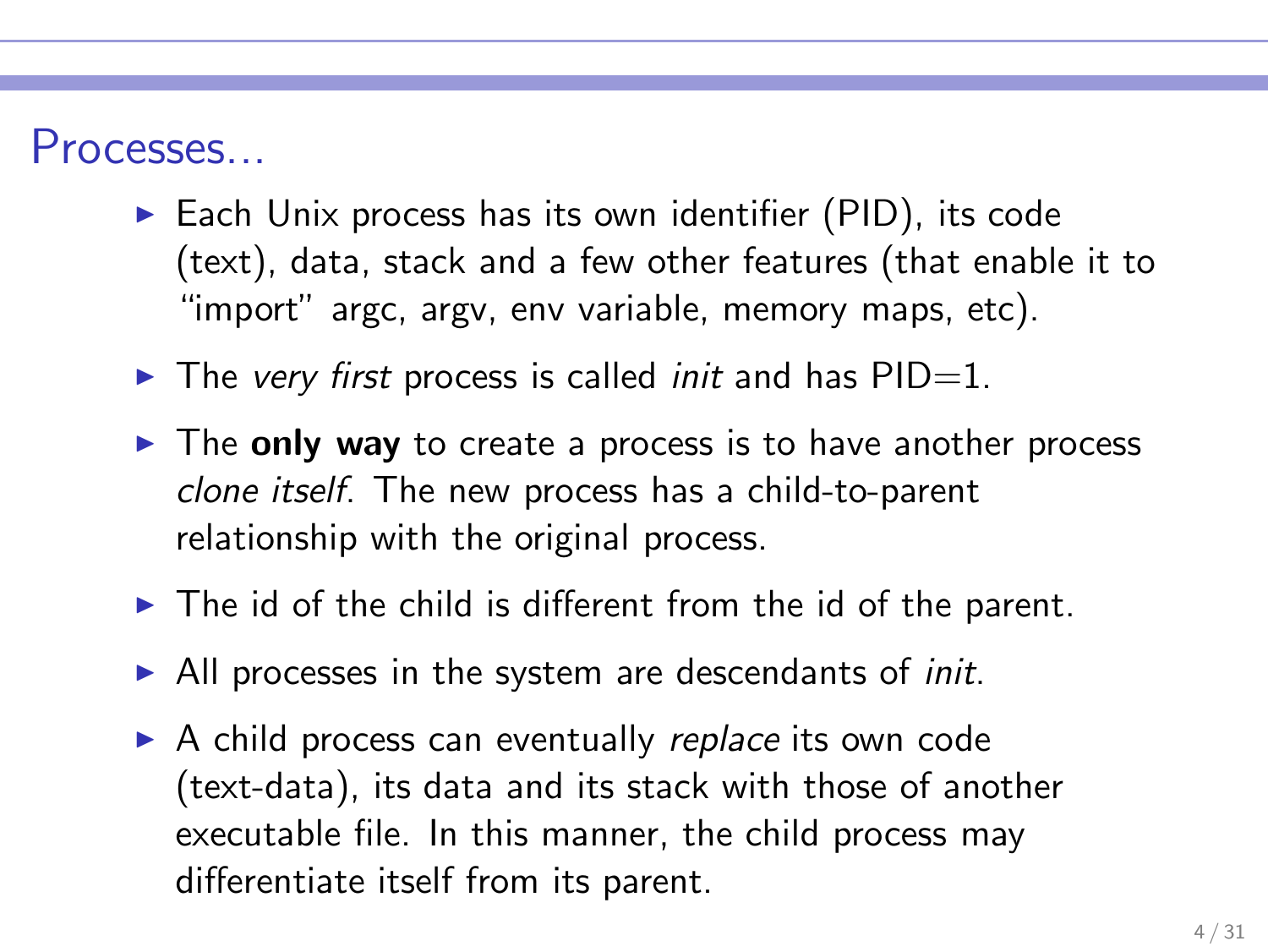#### Process IDs

```
#include <sys/types.h>
# include < unistd .h >
pid_t getpid (void ) ;
pid_t getppid (void );
```
retpid(): obtain my own ID,  $getppid()$ : get the ID of my parent.

```
▶ #include <stdio.h>
   # include < unistd .h >
   int main () {
       printf ("Process has as ID the number: \lambda 1d \n\in (long) getpid();
       printf ("Parent of the Process has as ID: \lambda d \ \ln", (long) getppid ());
       return 0;
    }
```
 $\blacktriangleright$  Running the program...

```
ad@ad - desktop :~/ SysProMaterial / Set005 / src$ ./ a. out
Process has as ID the number: 14617
Parent of the Process has as ID: 3256
ad@ad - desktop :~/ SysProMaterial / Set005 / src$
```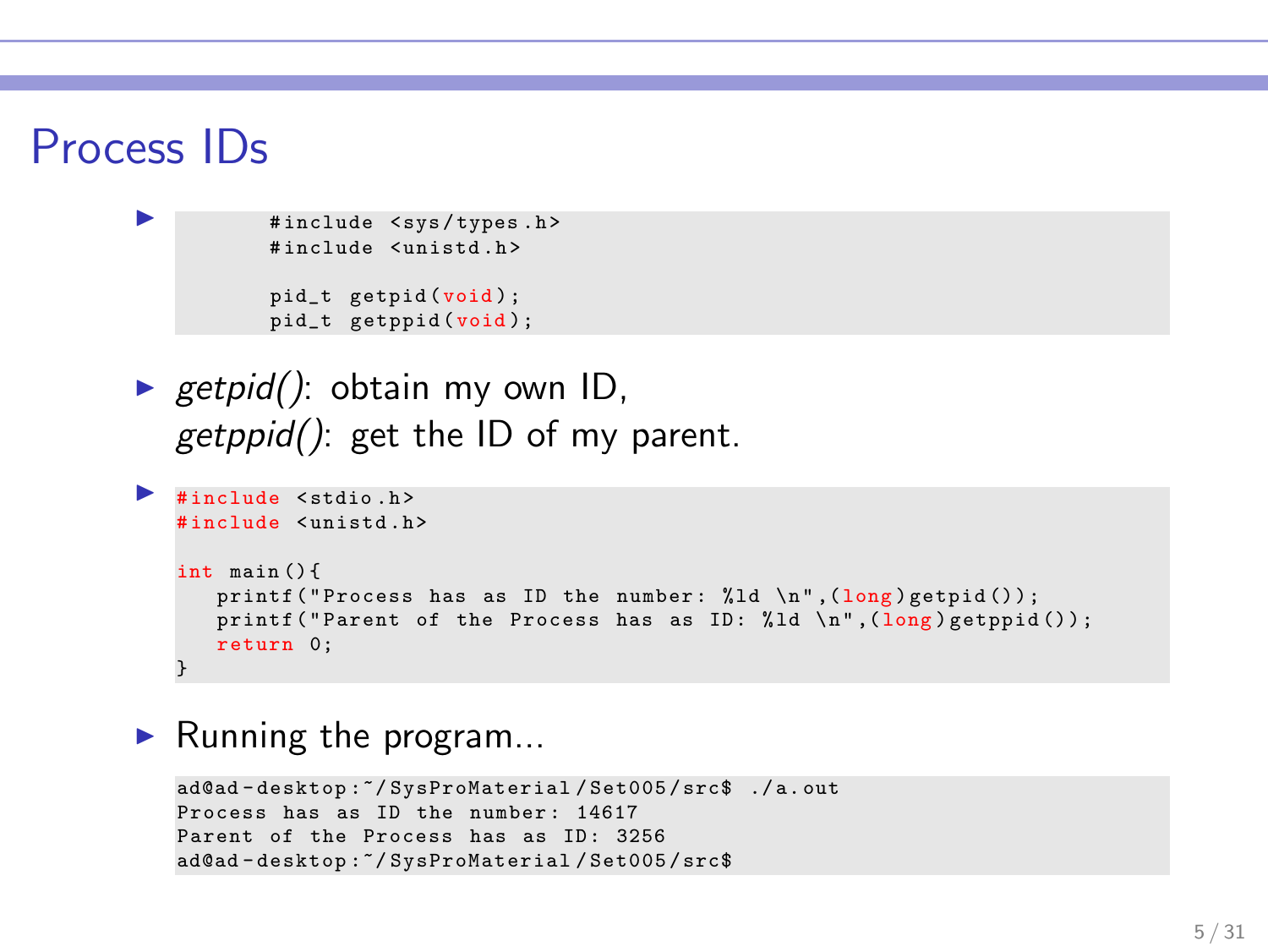## Process State Diagram

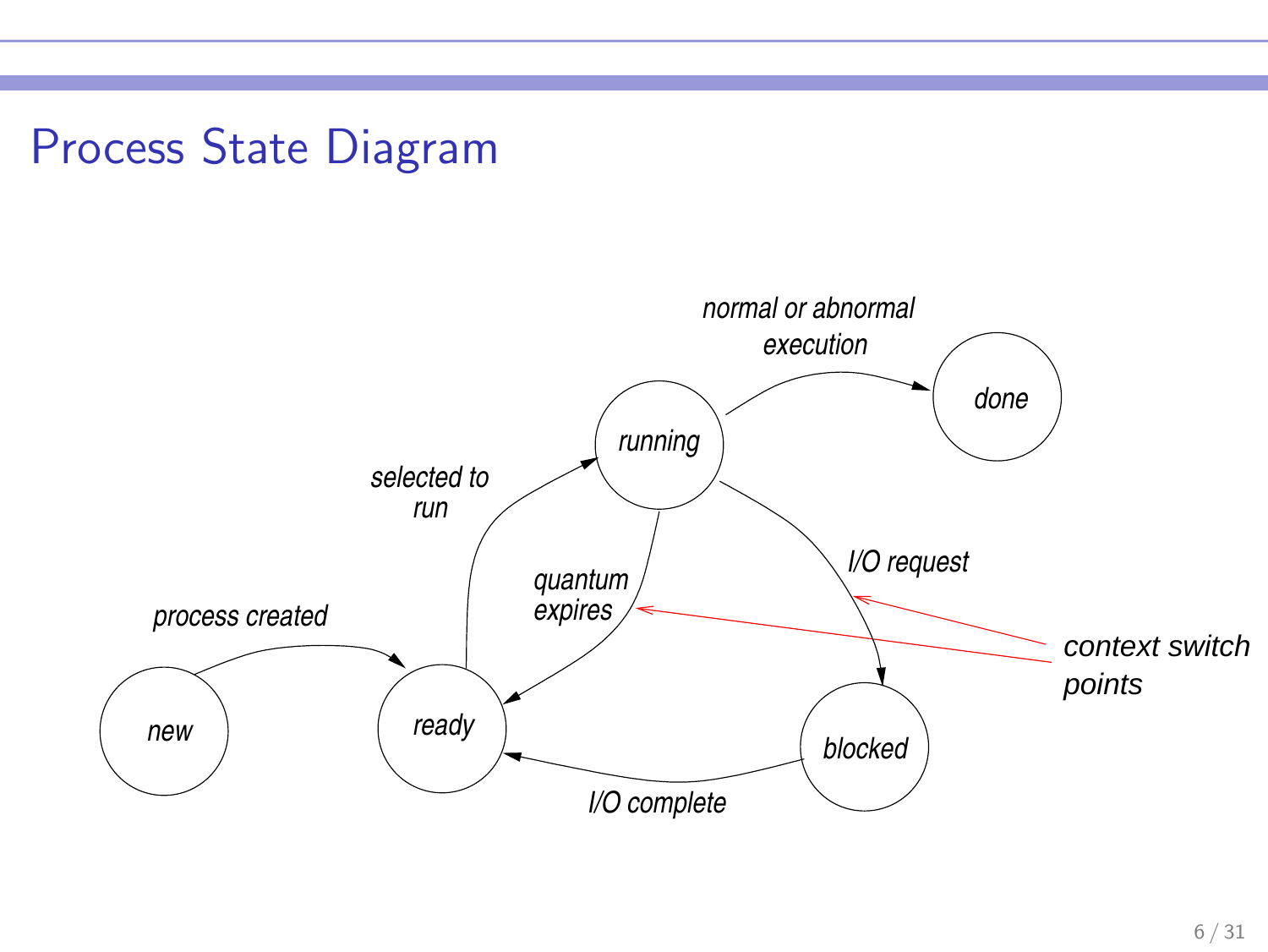```
The exit() call
```

```
#include <stdlib.h>
void exit (int status);
```
- $\triangleright$  Terminates the running of a process and returns a status which is available in the parent process.
- $\triangleright$  When status is 0, it shows successful exit; otherwise, the value of status is available (in bash) as variable \$?

```
# include < stdio .h >
#include <stdlib.h>
# define EXITCODE 157
main () {
   printf ("Goinr to terminate with status code 157 \space \n\mid n"):
   exit (EXITCODE);
}
```

```
ad@ad - desktop :~/ SysProMaterial / Set005 / src$ ./ a . out
Going to terminate with status code 157
ad@ad-desktop:"/SysProMaterial/Set005/src$ echo $?
157
ad@ad - desktop :~/ SysProMaterial / Set005 / src$
```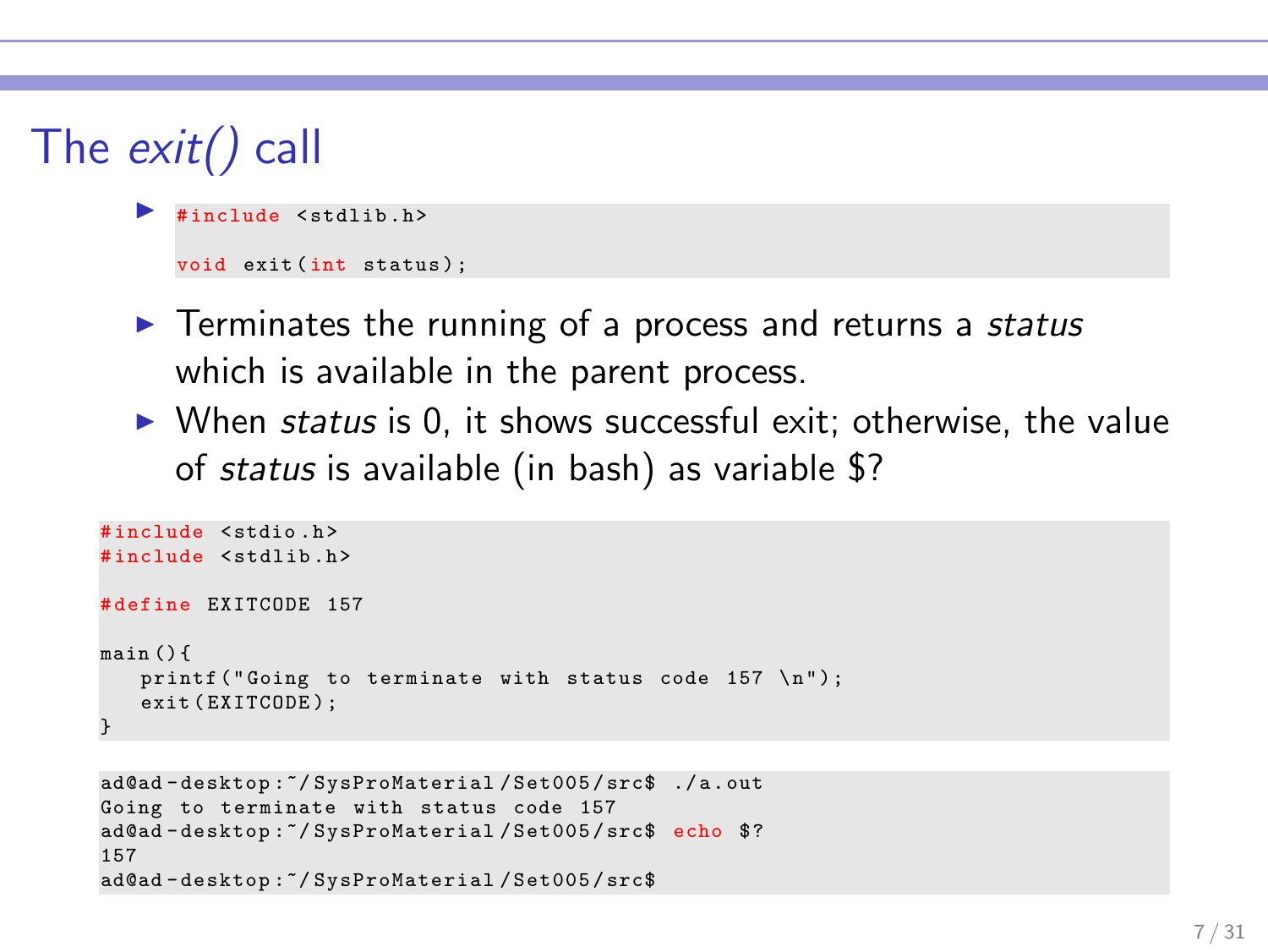## Creating a new process  $-$  fork()

 $\blacktriangleright$  The system call:

#include <unistd.h>

pid\_t fork(void);

- $\triangleright$  creates a new process by duplicating the calling process.
- $\triangleright$  fork() returns the value 0 in the child-process, while it returns the processID of the child process to the parent.
- $\triangleright$  fork() returns -1 in the parent process if it is not feasible to create a new child-process.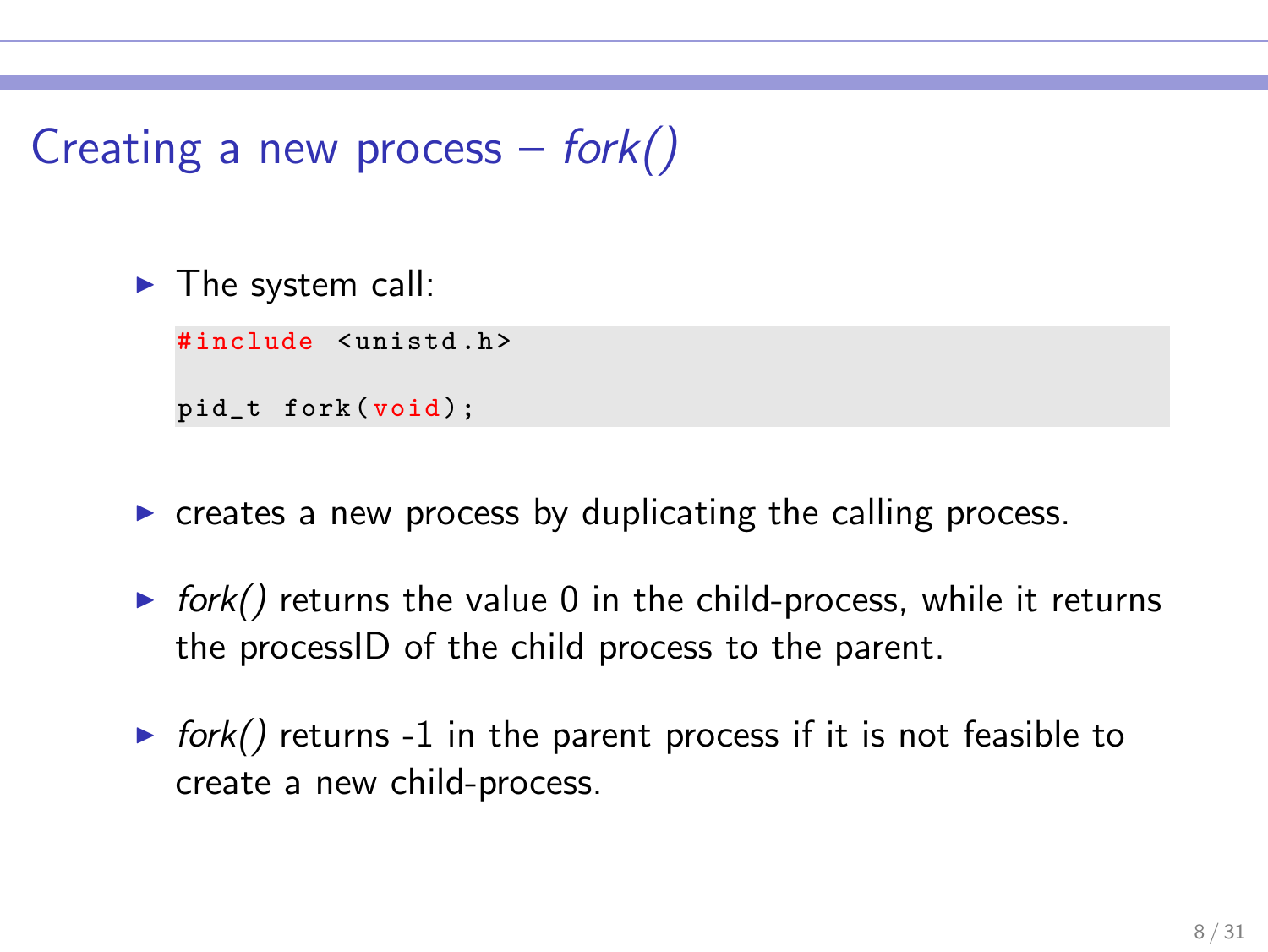

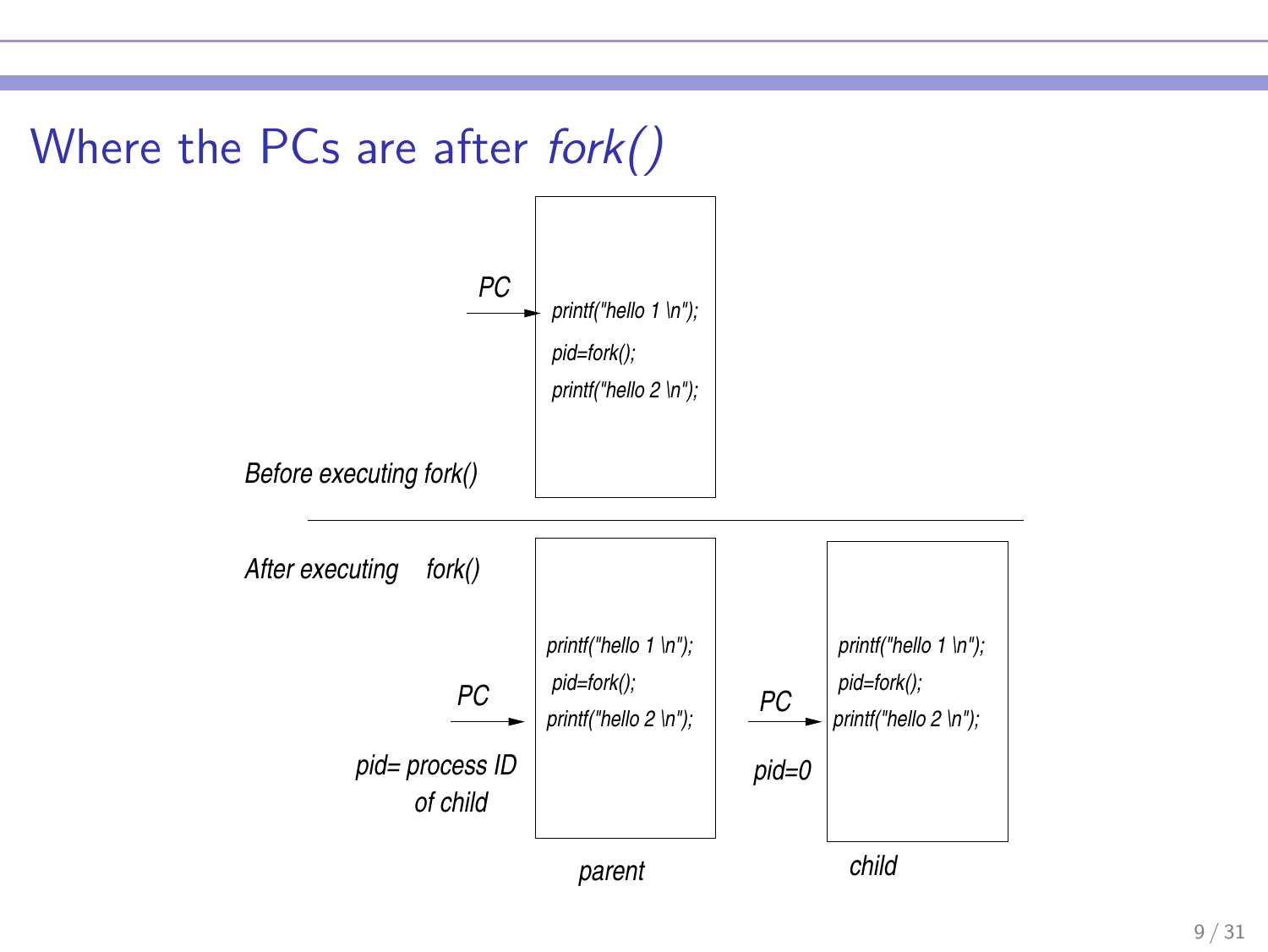# fork() example

```
# include < stdio .h >
# include < unistd .h >
#include <stdlib.h>
# include < sys / types .h >
int main () {
  pid_t childpid ;
  child = fork():
  if (cchild = -1) {
     perror ("Failed to fork");
     exit (1) ;
     }
  if (cchild == 0)printf ("I am the child process with ID: %lu \n",
        (long) getpid();
  else
     printf ("I am the parent process with ID: %lu \n",
        (long) getpid();
  return 0;
}
```

```
d@ad - desktop :~/ SysProMaterial / Set005 / src$ ./ a . out
I am the parent process with ID: 15373
I am the child process with ID: 15374
ad@ad - desktop :~/ SysProMaterial / Set005 / src$ ./ a . out
I am the parent process with ID: 15375
I am the child process with ID: 15376
ad@ad - desktop :~/ SysProMaterial / Set005 / src$
```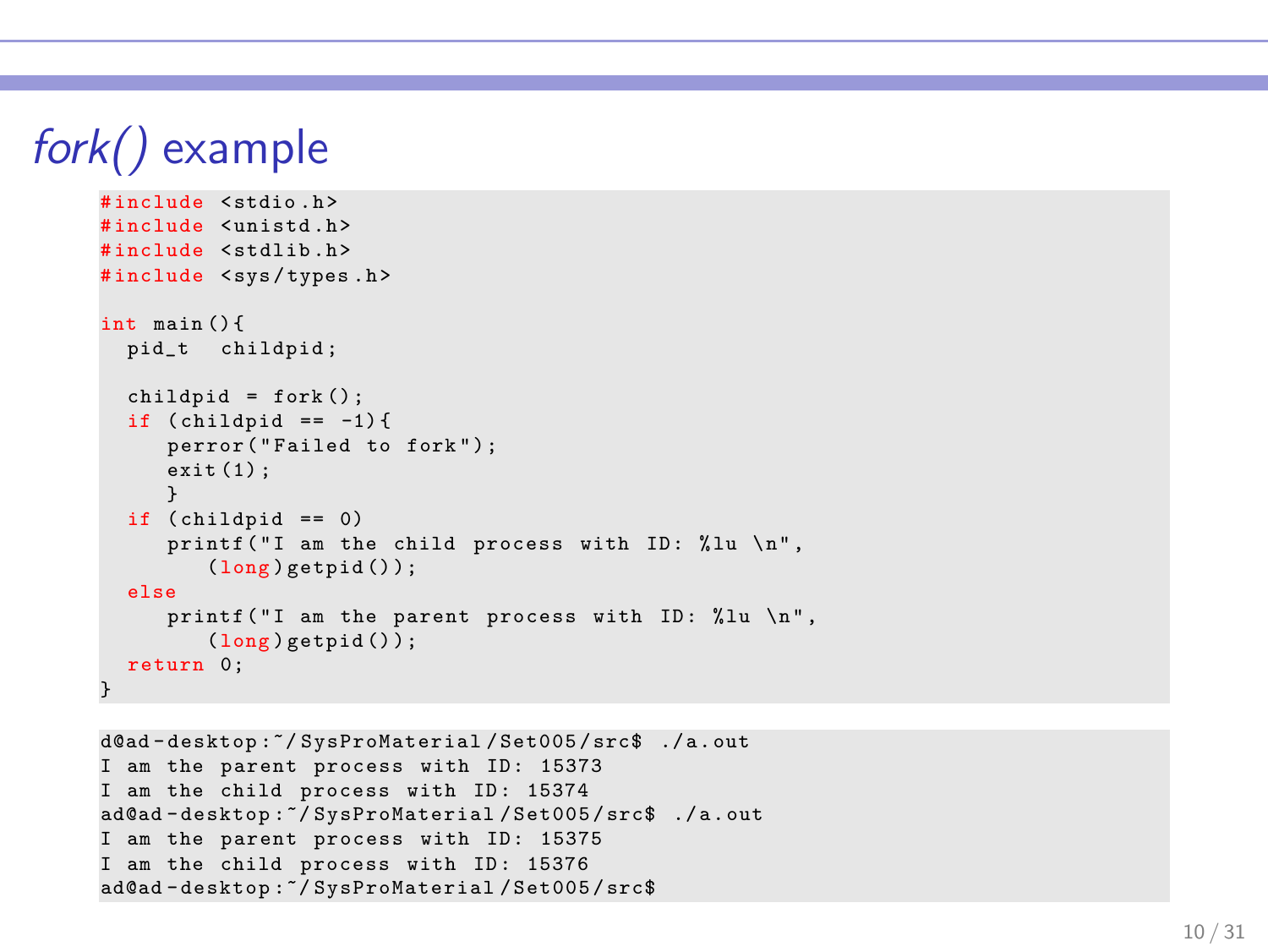#### Another example

```
# include < stdio .h >
# include < unistd .h >
#include <stdlib.h>
# include < sys / types .h >
int main () {
  pid_t childpid ;
  pid_t mypid ;
  mypid = getpid();
  child = fork();
  if (childpid == -1) {
     perror ("Failed to fork");
     exit(1):
      }
  if (child == 0)printf ("I am the child process with ID: \chilu -- \chilu\ln",
               (long ) getpid () , (long ) mypid ) ;
  else { sleep (2) ;
          printf ("I am the parent process with ID: \frac{9}{1}lu -- \frac{9}{1}lu \n",
               (long) getpid (), (long) mypid); }
  return 0;
}
```
 $\rightarrow$  Running the executable:

```
ad@ad - desktop :~/ SysProMaterial / Set005 / src$ ./ a . out
I am the child process with ID: 15704 -- 15703
I am the parent process with ID: 15703 -- 15703
ad@ad - desktop :~/ SysProMaterial / Set005 / src$
```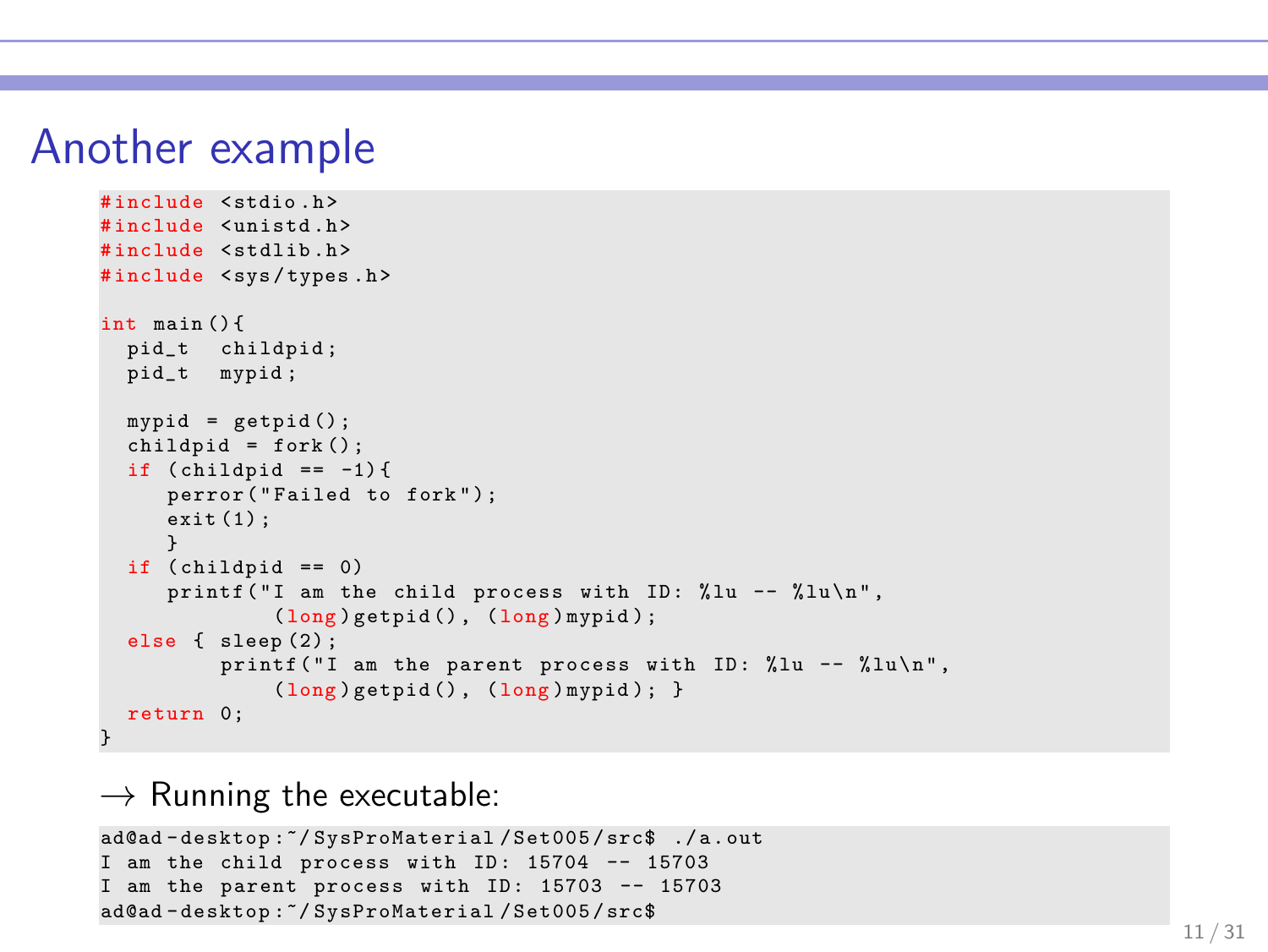#### Creating a chain of processes

```
# include < stdio .h >
#include <stdlib.h>
# include < unistd .h >
int main (int argc , char * argv []) {
pid_t childpid = 0;
int i.n:
if (\text{arec }!=2) {
  fprintf (stderr, "Usage: % s processes \n", argy [0]); return 1;
}
n = atoi (arev [1]):
for ( i = 1 : i < n : i++)if ( (childpid = fork()) > 0 ) // only the child carries on
    break ;
fprintf (stderr, "i: "%d process ID: "ld parent ID: "ld child ID: "dd \n",
    i, (long) getpid (), (long) getppid (), (long) childpid );
return 0;
}
```

```
ad@ad - desktop :~/ SysProMaterial / Set005 / src$ ./ a . out 2
i :1 process ID :7654 parent ID :3420 child ID :7655
i :2 process ID :7655 parent ID :7654 child ID :0
ad@ad - desktop :~/ SysProMaterial / Set005 / src$ ./ a . out 4
i :1 process ID :7656 parent ID :3420 child ID :7657
i :3 process ID :7658 parent ID :7657 child ID :7659
i :4 process ID :7659 parent ID :7658 child ID :0
i :2 process ID :7657 parent ID :1 child ID :7658
```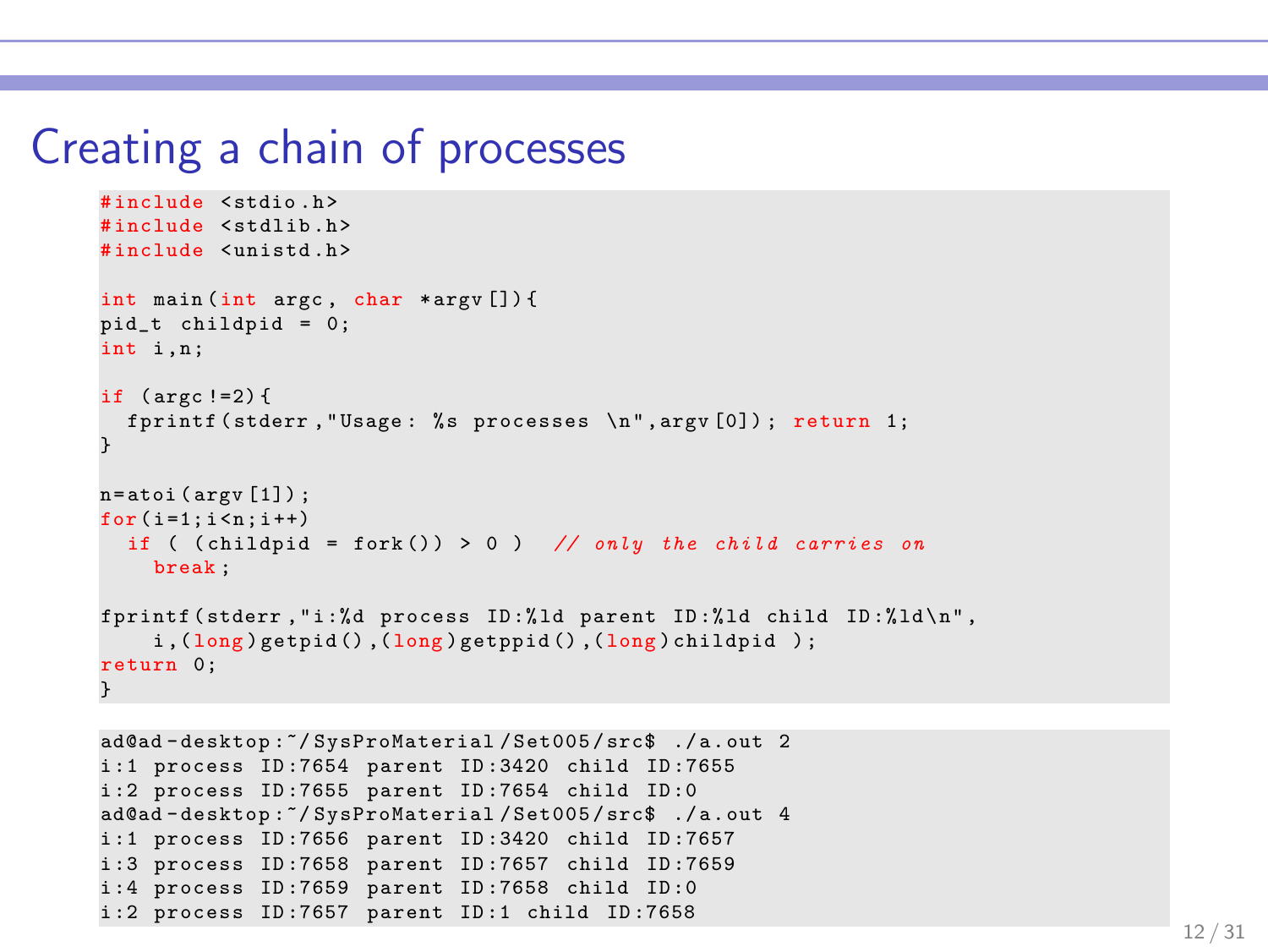#### Creating a Shallow Tree

```
# include < stdio .h >
#include <stdlib.h>
#include <unistd.h>
# include < sys / types .h >
int main (int argc , char * argv []) {
  pid_t childpid ;
 pid_t mypid ;
  int i.n:
  if (\arg c != 2) {
     printf ("Usage: %s number-of-processes \n", argv [0]);
     exit (1) ;
      }
  n = \text{atoi}(\arg v[1]);for (i=1:i \le n: i++)if ((childpid = fork()) \leq 0)break ;
  printf ("i: %d process ID: %ld parent ID: %ld child ID: %ld \n",
         i, (long) getpid (), (long) getppid (), (long) childpid);
  return 0;
}
```

```
ad@ad - desktop :~/ SysProMaterial / Set005 / src$ ./ a . out 4
i: 1 process ID: 16721 parent ID:16720 child ID:0
i: 2 process ID: 16722 parent ID:16720 child ID:0
i: 4 process ID: 16720 parent ID:3256 child ID:16723
i: 3 process ID: 16723 parent ID:16720 child ID:0
ad@ad - desktop :~/ SysProMaterial / Set005 / src$
```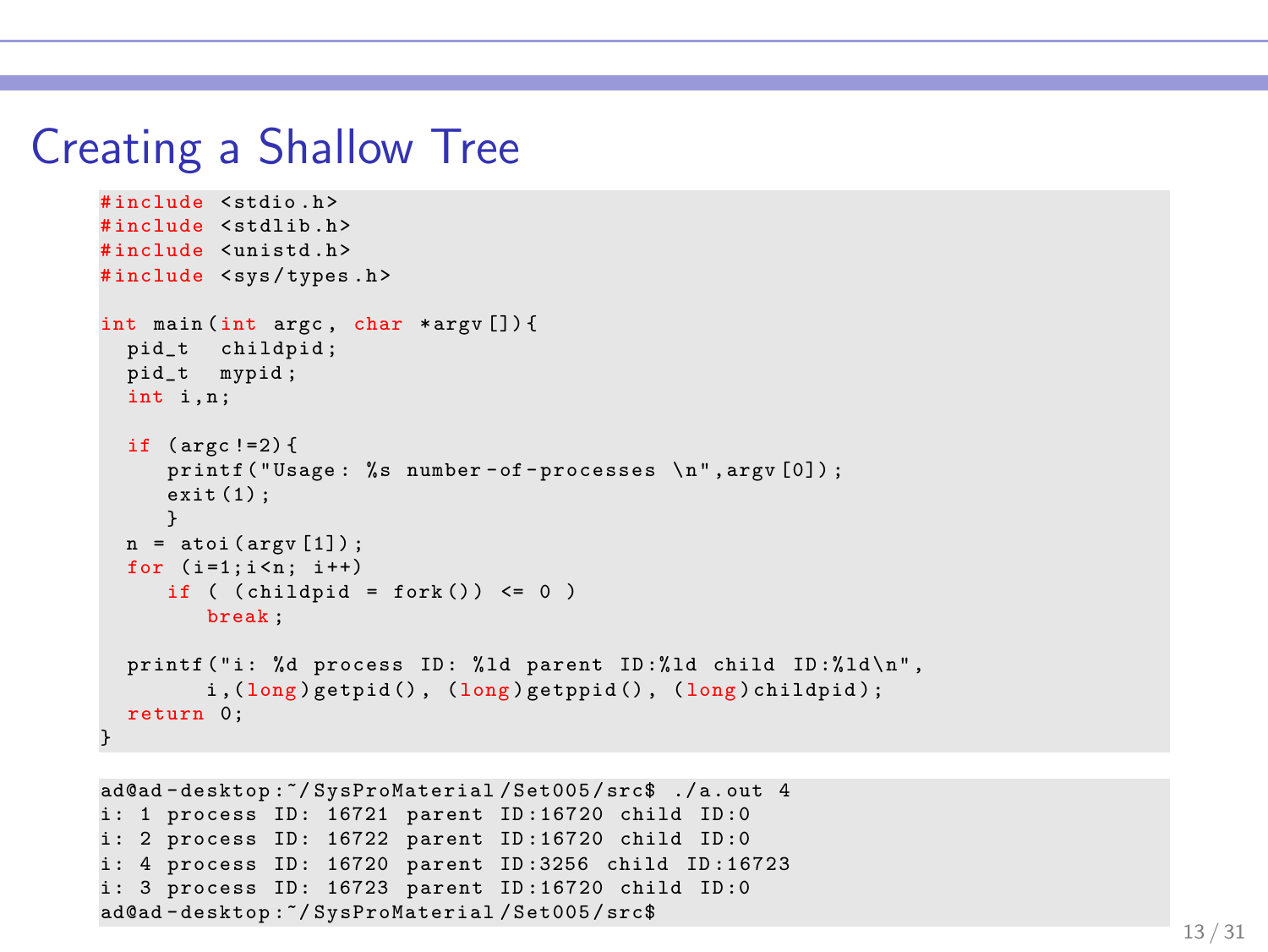#### Orphan Processes

```
# include < stdio .h >
#include <stdlib.h>
int main (void ){
   pid_t pid ;
   printf ("Original process: PID = \lambdad, PPID = \lambdad\langle n", getpid (), getppid ());
   pid = fork();
   if ( pid == -1 ) {
      \texttt{perform('fork')}: \texttt{exit(1)}:}
   if ( pid != 0)printf ("Parent process: PID = %d, PPID = %d, CPID = %d \n",
               getpid(), getppid(), pid);
   else {
      sleep (2):
      printf ("Child process: PID = \%d, PPID = \%d \n",
               getpid(), getppid();
       }
   printf ("Process with PID = \lambdad terminates \n", getpid());
}
```

```
ad@ad - desktop :~/ SysProMaterial / Set005 / src$ ./ a . out
Original process: PID = 16816, PPID = 3256Parent process : PID = 16816 , PPID = 3256 , CPID = 16817
Process with PID = 16816 terminates
Child process: PID = 16817, PPID = 1Process with PID = 16817 terminates
ad@ad - desktop :~/ SysProMaterial / Set005 / src$
```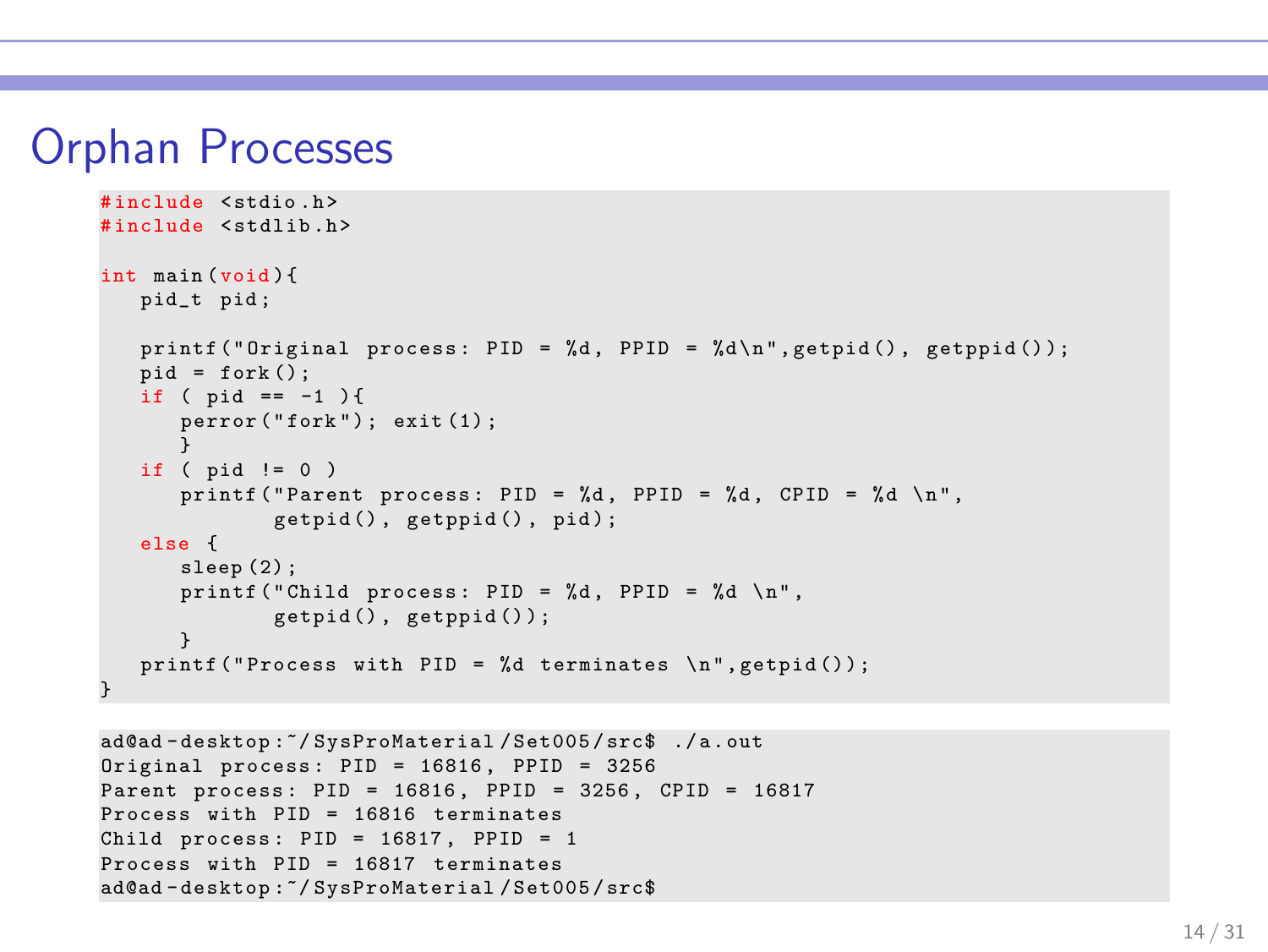# The wait() call

```
#include <svs/types.h>
#include <sys/wait.h>
pid_t wait(int *status);
```
- ▶ Waits for state changes in a child of the calling process, and obtains information about the child whose state has changed.
- $\triangleright$  Returns the ID of the child that terminated, or -1 if the calling process had no children.
- $\triangleright$  Good idea for the parent to wait for every child it has spawned.
- $\triangleright$  If status information is not NULL, it stores information that can be inspected.
	- 1. status has two bytes: in the left we have the exit code of the child and in the right byte just 0.
	- 2. if the child was terminated due to a signal, then the last 7 bits of the status represent the code for this signal.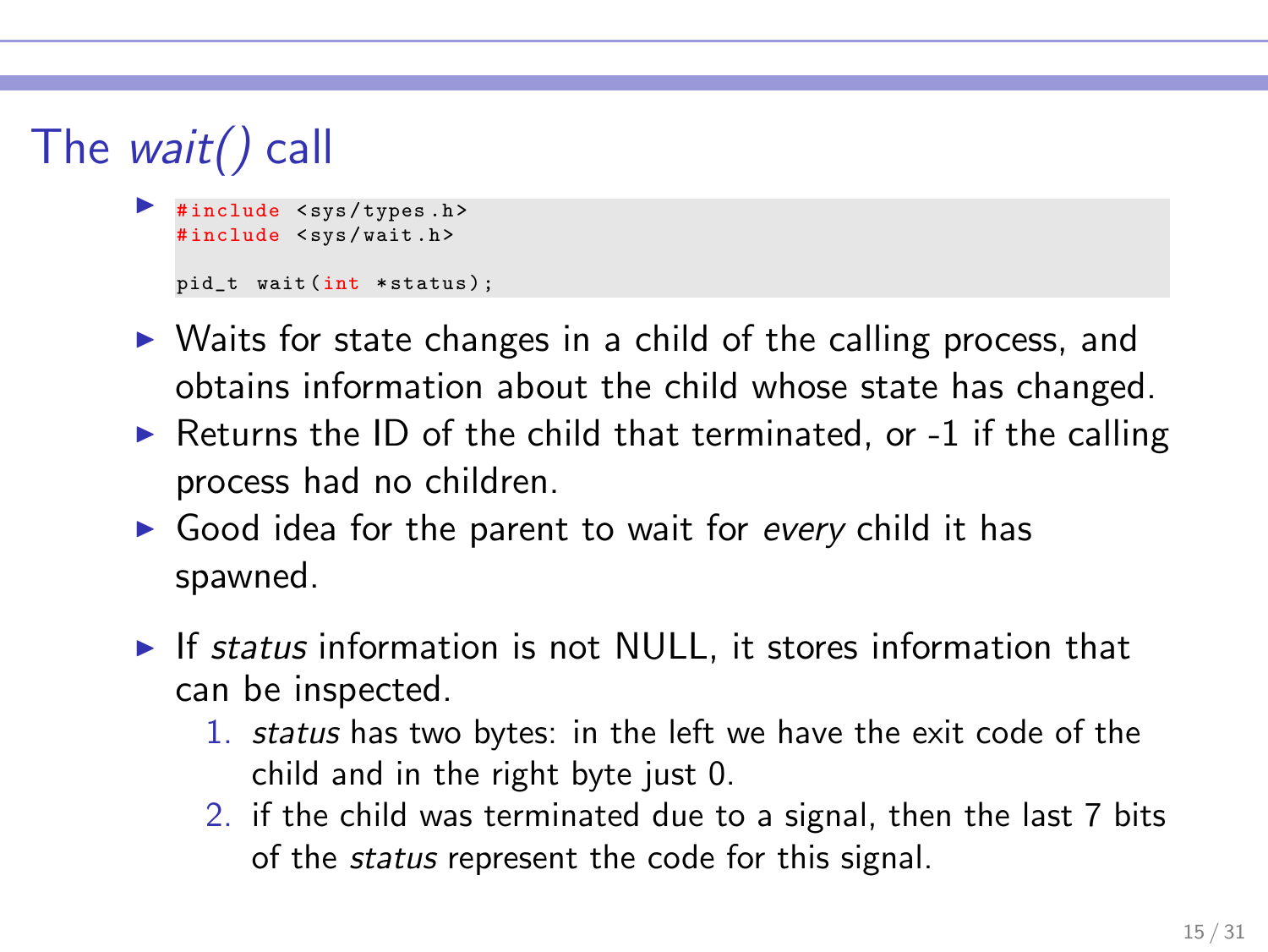## Checking the status flag

The int *status* could be checked with the help of the following macros:

- $\triangleright$  WIFEXITED(status): returns true if the child terminated normally.
- $\triangleright$  WEXITSTATUS(status): returns the exit status of the child. This consists of the 8 bits of the *status* argument that the child specified in an  $exit()$  call or as the argument for a return statement in main(). This macro should only be used if WIFEXITED returned true.
- $\triangleright$  WIFSIGNALED(status): returns true if the child process was terminated by a signal.
- $\triangleright$  WTERMSIG(status): returns the number of the signal that caused the child process to terminate. This macro should only be employed if WIFSIGNALED returned true.
- $\triangleright$  WCOREDUMP(status): returns true if the child produced a core dump.
- $\triangleright$  WSTOPSIG(status): returns the number of the signal which caused the child to stop.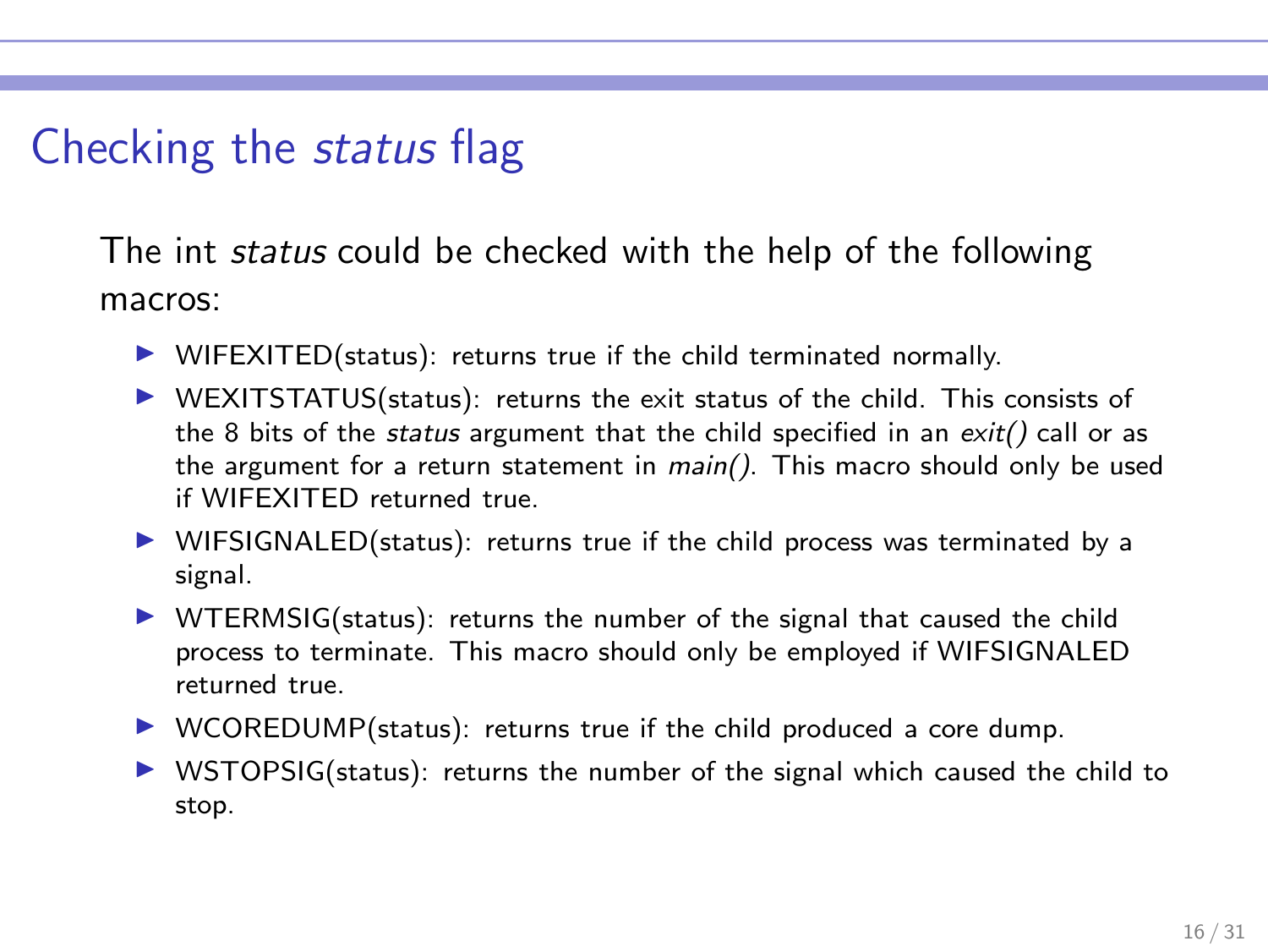#### Use of wait

```
# include < stdio .h >
#include <stdlib.h>
#include <unistd.h>
# include < sys / types .h >
#include <sys/wait.h>
int main () {
 pid_t pid ;
  int status, exit status ;
  if ( (pid = fork()) < 0 ) perror ("fork failed");
  if (pid == 0) { sleep (4); exit (5); /* exit with non-zero value */ }
  else { printf ("Hello I am in parent process %d with child %d\n",
        getpid(), pid); }
  if ((mid = wait(kstatus)) == -1)perror ("wait failed"); exit (2);
  }
if ( WIFEXITED ( status )) {
     exit_statue = WEXITSTATUS (status);
     printf (" exit status from %d was %d\n", pid, exit status);
     }
ext(0):
}
```

```
ad@ad - desktop :~/ SysProMaterial / Set005 / src$ ./ a . out
Hello I am in parent process 17022 with child 17023
exit status from 17023 was 1
ad@ad - desktop :~/ SysProMaterial / Set005 / src$
```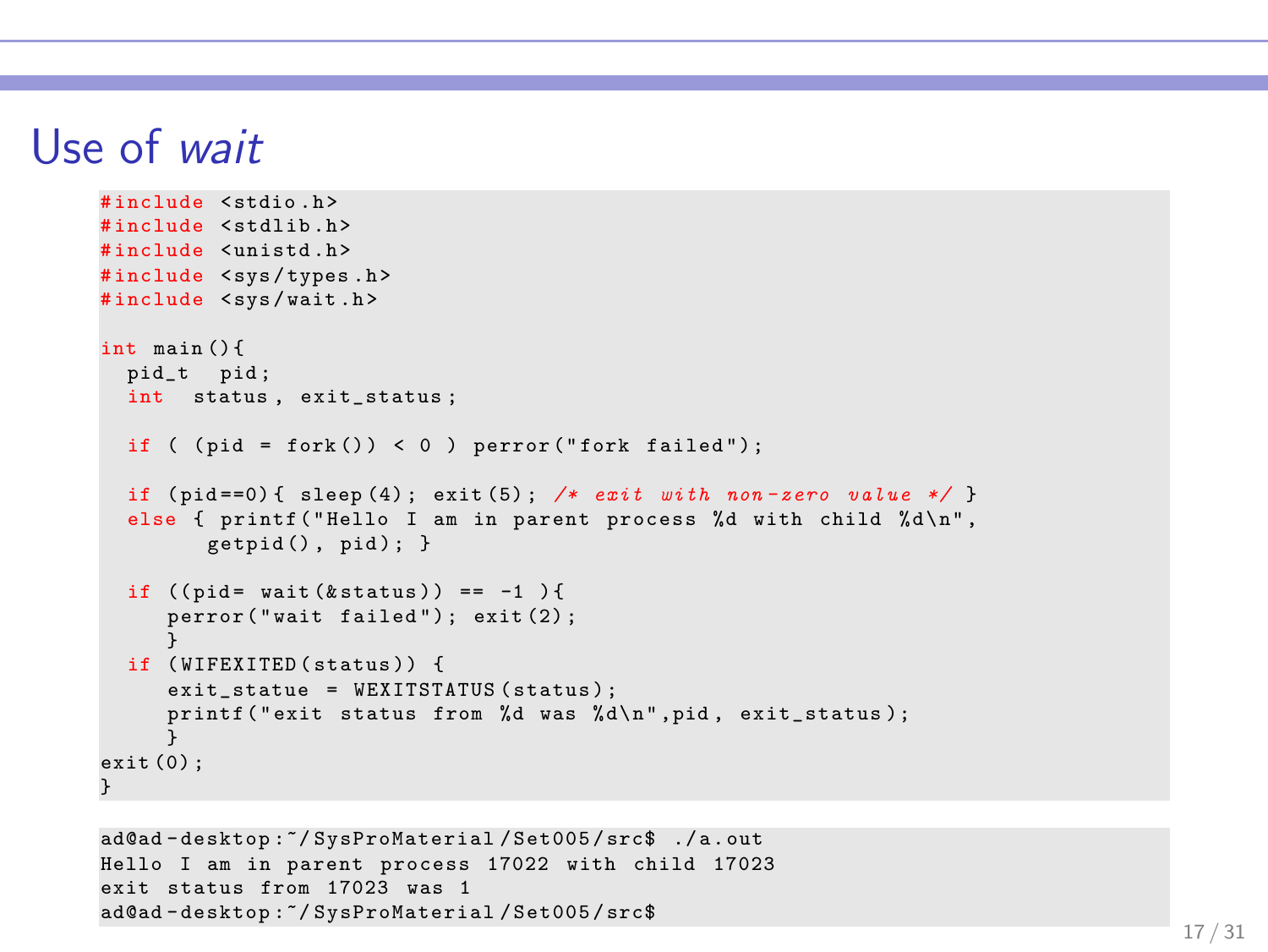## The waitpid call

```
◮ # include < sys / types .h >
 #include <sys/wait.h>
 pid_t waitpid (pid_t pid, int * status, int options);
```
- $\triangleright$  pid may take various values:
	- $1. < -1$ : wait for any child whose groupID = |pid|
	- 2. -1: wait for any child
	- 3. 0: wait for any child process whose process groupID is equal to that of the calling process.
	- $4. > 0$  : wait for the child whose process ID is equal to the value of pid.
- $\triangleright$  options is an OR of zero or more of the following constants:
	- 1. WNOHANG: return immediately if no child has exited.
	- 2. WUNTRACED: return if a child has stopped.
	- 3. WCONTINUED: return if a stopped child has been resumed (by delivery of SIGCONT).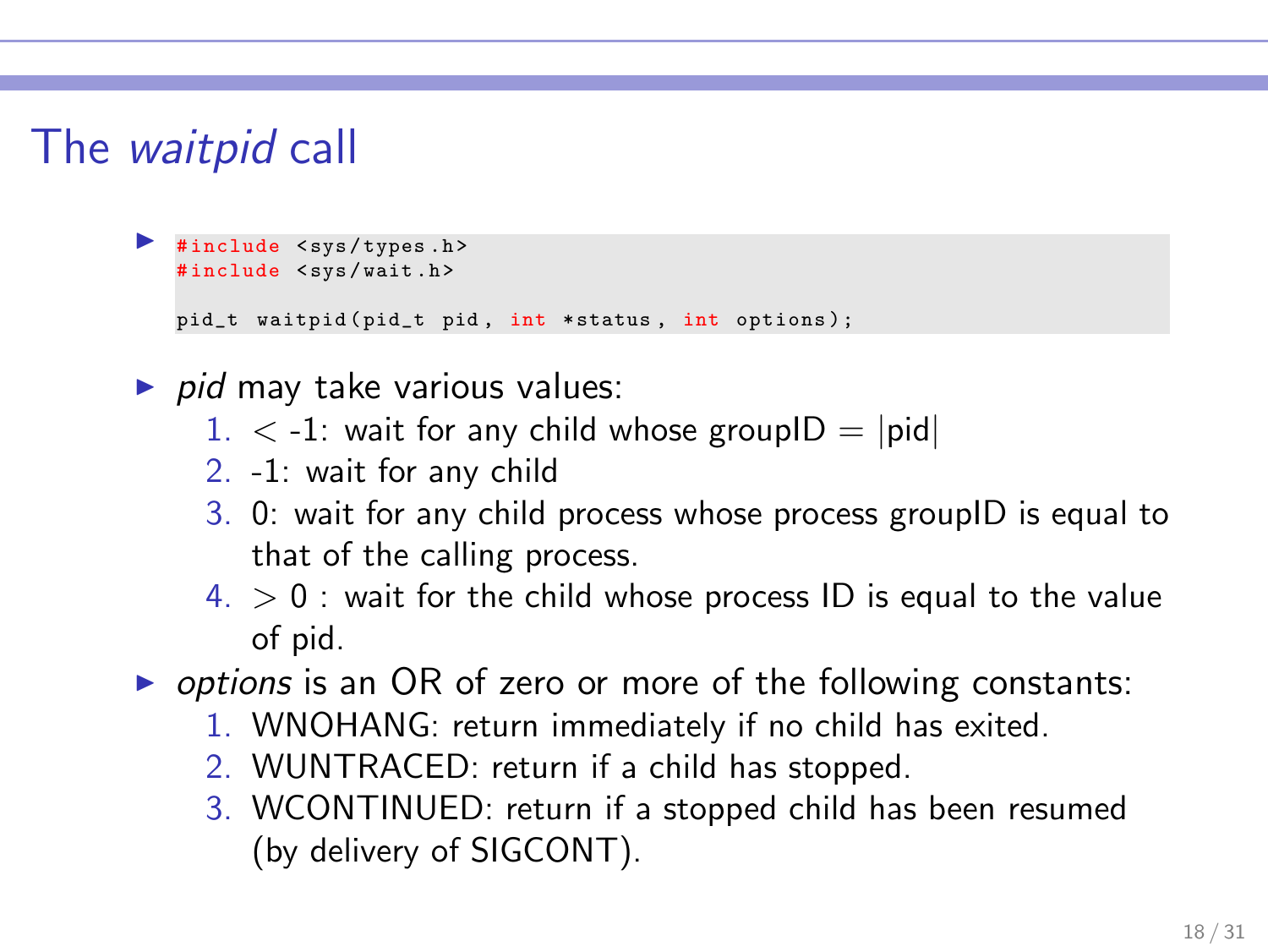```
waitpid() example
     # include < sys / wait .h >
     #include <sys/types.h>
     #include <unistd.h>
     #include <stdlib.h>
     # include < stdio .h >
     # include < errno .h >
     int main () {
         pid t pid:
        int status, exit status, i ;
        if ( (pid = fork()) < 0 )
            perror ("fork failed");
        if ( pid == 0 ) {
          printf ("Still child %lu is sleeping... \n", (long)getpid());
              sleep (5) ; exit (57) ;
              }
         printf ("reaching the father ","lu process \n", long) getpid());
         printf ("PID is \lambdalu \n", (long) pid);
         while ( (waitpid (pid, & status, WNOHANG)) == 0 ){
              printf ("Still waiting for child to return\langle n'' \rangle;
              sleep(1):
         }
         printf ("reaching the father ","lu process \ln", (long) getpid ());
        if ( WIFEXITED ( status ) ) {
             exit status = WEXITSTATUS ( status ) ;
             printf ("Exit status from %lu was %d\n", (long)pid. exit status) ;
             }
         exit (0) ;
      }
```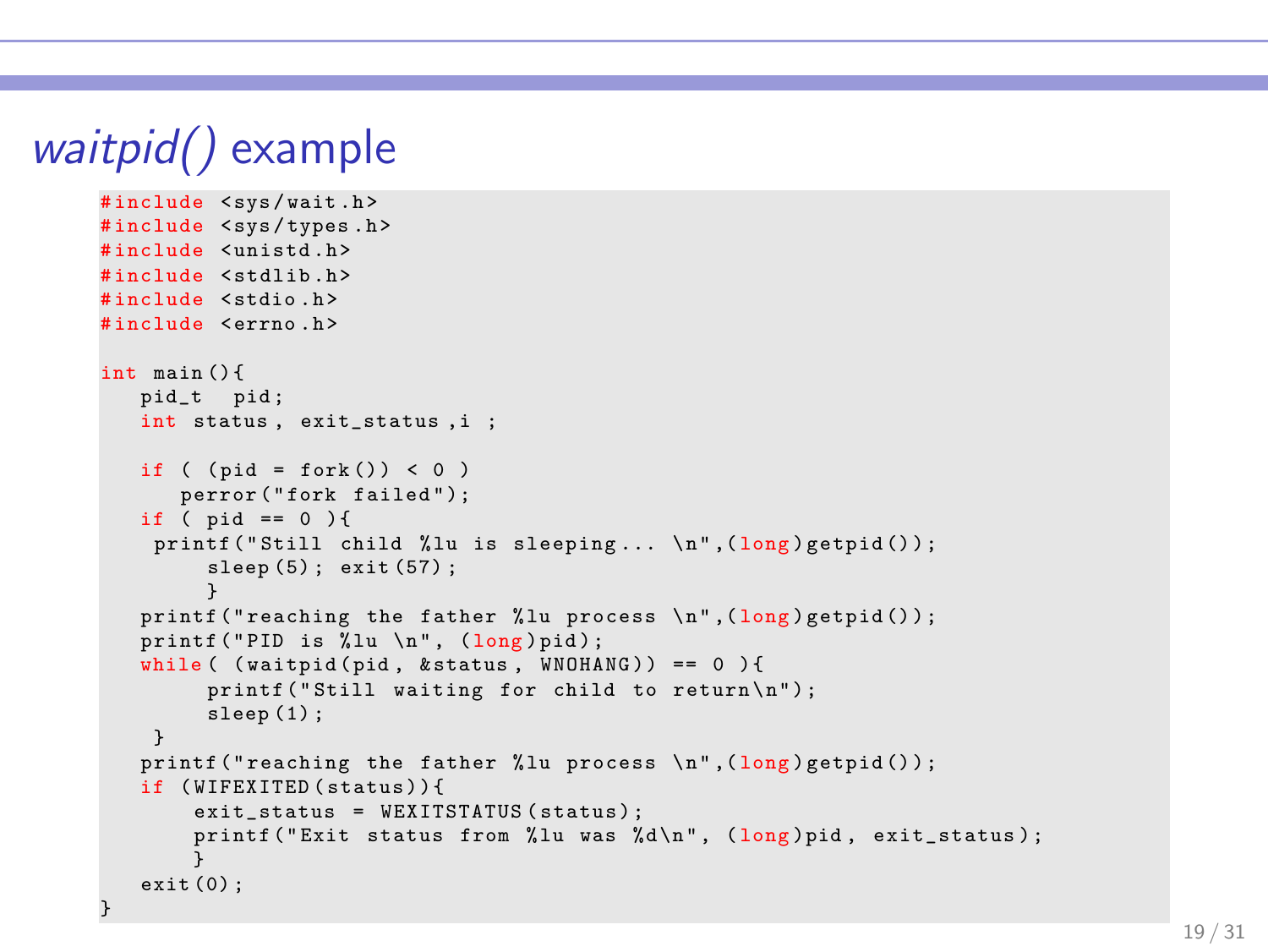## **Output**

ad@ad - desktop :~/ SysProMaterial / Set005 / src\$ ./ a . out reaching the father 17321 process PID is 17322 Still waiting for child to return Still child 17322 is sleeping ... Still waiting for child to return Still waiting for child to return Still waiting for child to return Still waiting for child to return reaching the father 17321 process Exit status from 17322 was 57 ad@ad - desktop :~/ SysProMaterial / Set005 / src\$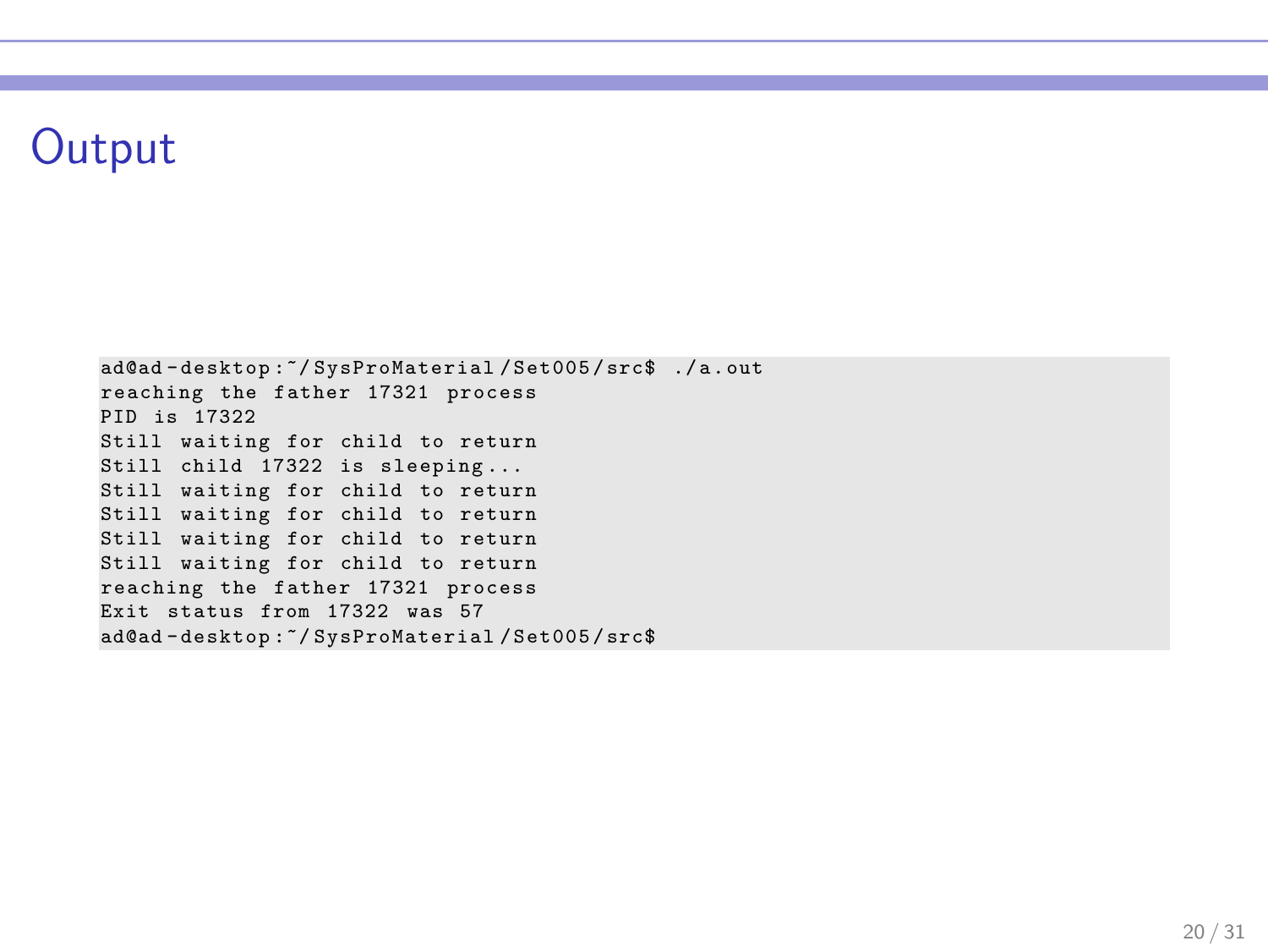## Zombie Processes

- $\triangleright$  A process that terminates remains in the system until its parent *receives* its exit code.
- $\blacktriangleright$  All this time, the process is a zombie.

```
# include < stdlib .h >
#include <unistd.h>
#include <sys/wait.h>
int main (void ){
   pid_t pid ;
   pid = fork();
   if ( pid == -1 ) {
       perror ("fork"); exit (1);
       }
   if ( pid !=0 ) {
      while (1) {
         sleep (500) ;
         }
       }
   else {
      exit (37) ;
       }
}
```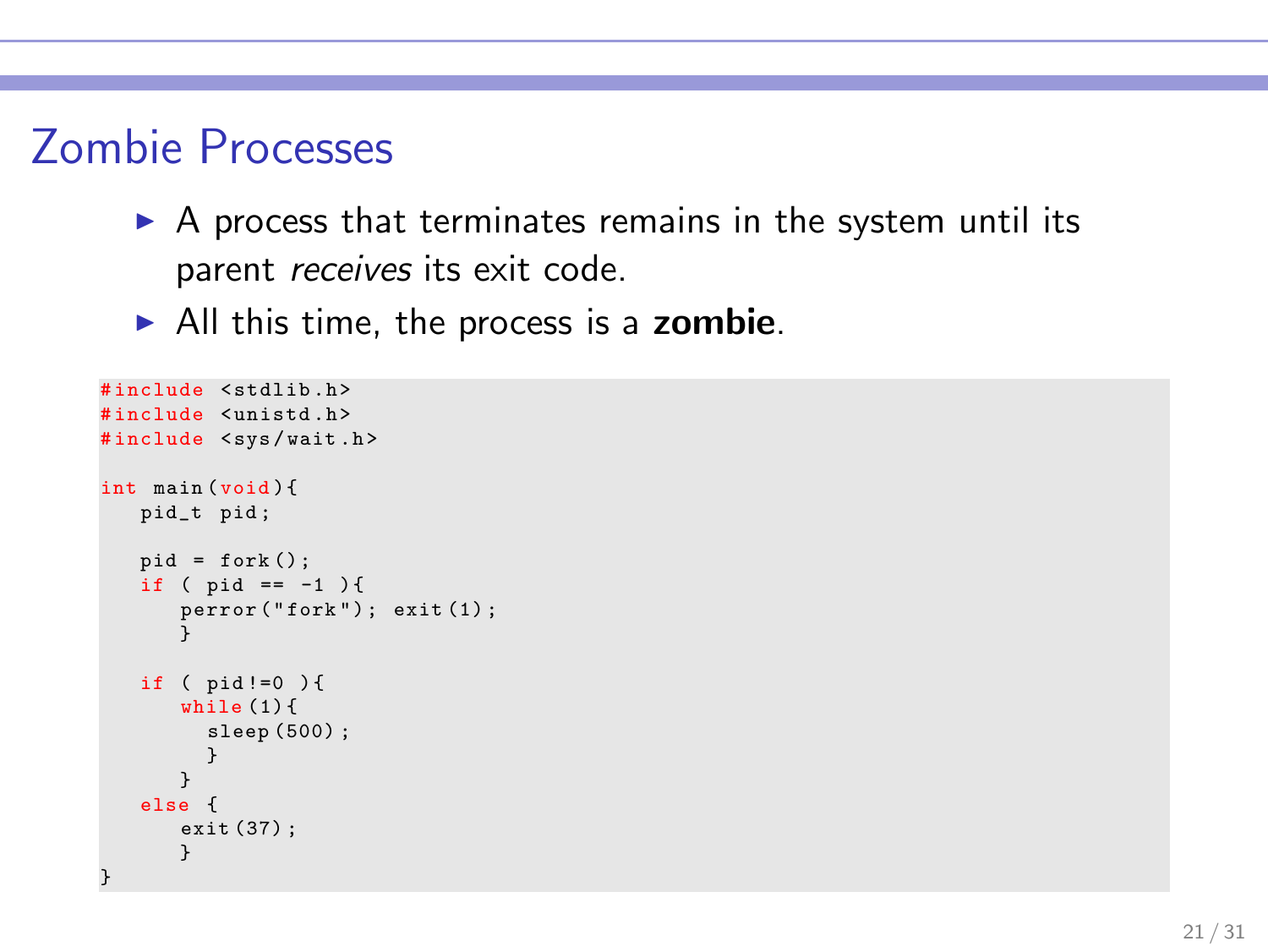#### Example with Zombie

```
d@ad - desktop :~/ SysProMaterial / Set005 / src$ ./ a . out &
[1] 17508
ad@ad-desktop:"/SysProMaterial/Set005/src$ ps -a<br>PID TTY TIME CMD
                      TIME CMD
5822 pts /5 00:00:00 ssh
7508 pts /3 00:00:00 man
13324 pts /1 00:15:02 soffice . bin
13772 pts /0 00:00:00 ssh
15111 pts /1 00:00:03 gv
17433 pts /1 00:00:00 gs
17508 pts /6 00:00:00 a . out
17509 pts /6 00:00:00 a . out < defunct >
17510 pts /6 00:00:00 ps
ad@ad - desktop :~/ SysProMaterial / Set005 / src$ kill -9 17508
[1] + Killed / a out
ad@ad-desktop:"/SysProMaterial/Set005/src$ ps -a<br>PID TTY TIME CMD
 PID TTY
 5822 pts /5 00:00:00 ssh
7508 pts /3 00:00:00 man
13324 pts /1 00:15:02 soffice . bin
13772 pts /0 00:00:00 ssh
15111 pts /1 00:00:03 gv
17433 pts /1 00:00:00 gs
17512 pts /6 00:00:00 ps
ad@ad - desktop :~/ SysProMaterial / Set005 / src$
```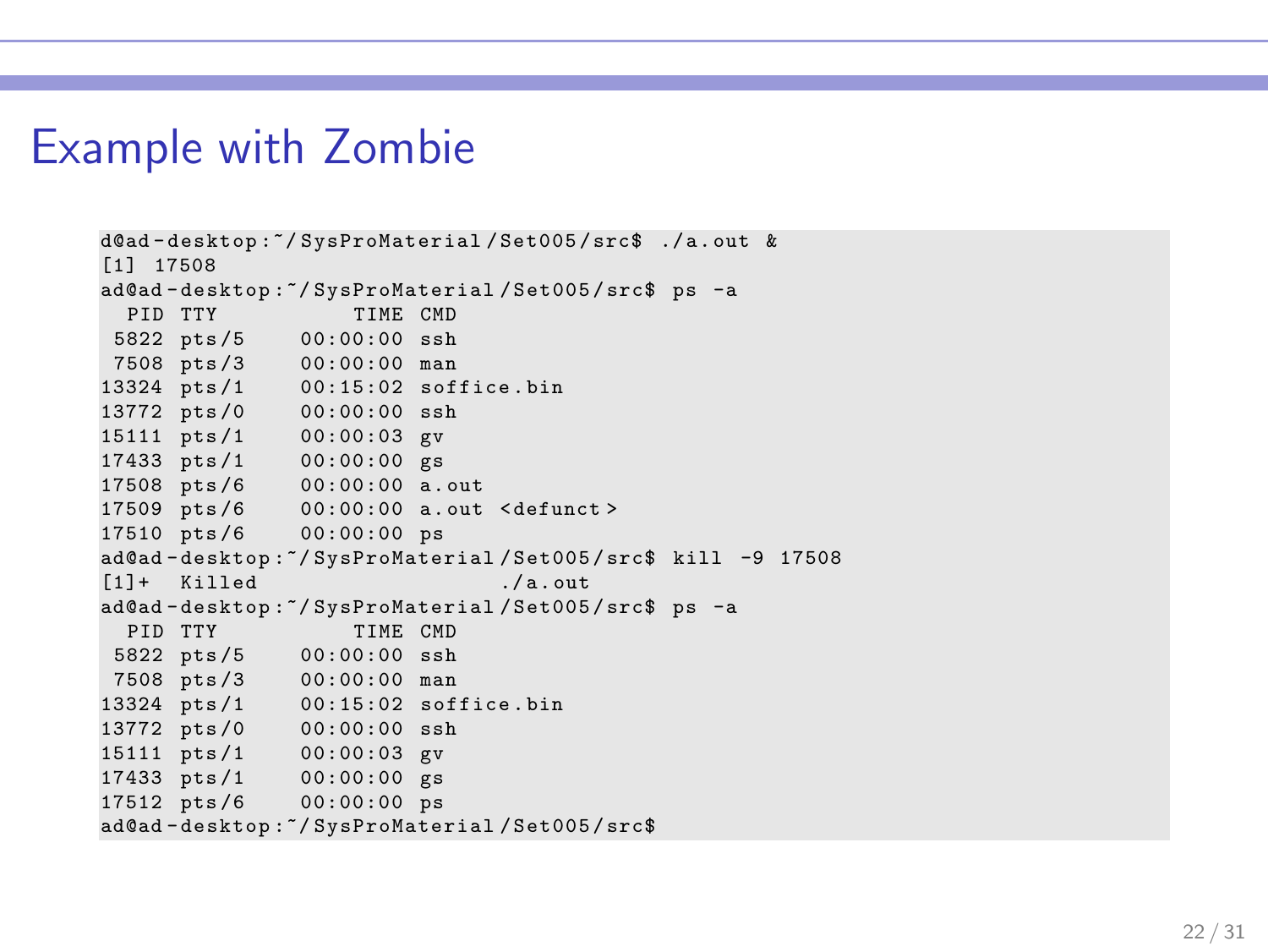# The execve() call

 $\triangleright$  execve executes the program pointed by filename

```
# include < unistd .h >
int execve (const char * filename , char * const argv [] , char *const envp []) ;
```
- $\triangleright$  argv: is an array of argument strings passed to the new program.
- ▶ envp: is an array of strings the designated the "environment" variables seen by the new program.
- ▶ Both *argv* and envp must be NULL-terminated.
- ▶ execve does not return on success, and the text, data, bss (un-initialized data), and stack of the calling process are overwritten by that of the program loaded.
- $\triangleright$  On success, execve() does **not** return, on error -1 is returned, and *errno* is set appropriately.  $23 / 31$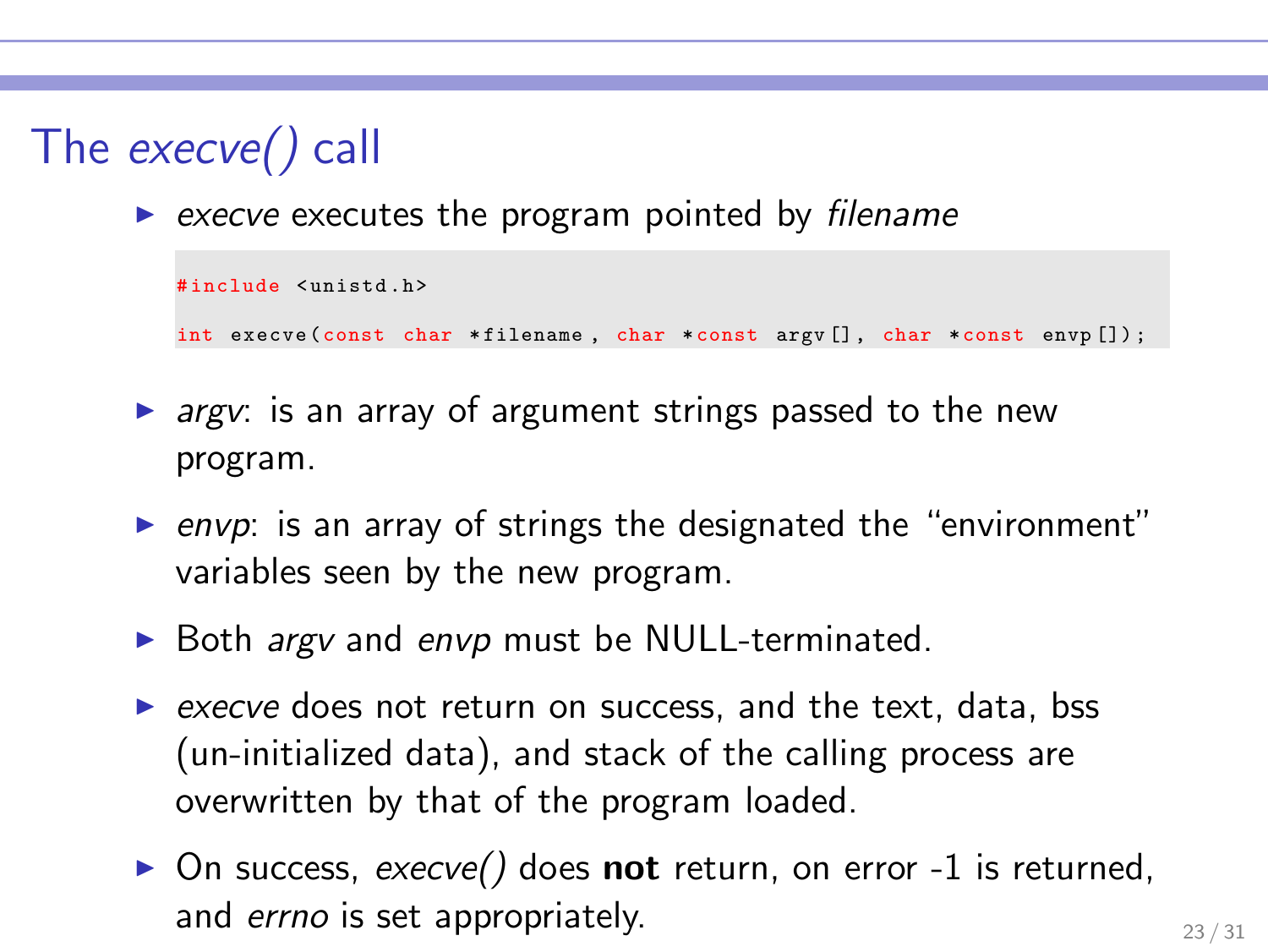#### Related system calls: execl, execlp, execle, execv, execvp

```
◮ # include < unistd .h >
 extern char ** environ:
 int execl (const char * path, const char * arg, ...);
 int execlp (const char *file, const char *arg, ...);
 int execle (const char *path, const char *arg, ..., char * const envp []);
 int execv (const char *path, char *const argv []);
 int execvp (const char * file , char * const argv []) ;
```
- $\blacktriangleright$  These calls, collectively known as the exec calls, are a front-end to execve.
- $\triangleright$  They all replace the calling process (including text, data, bss, stack) with the executable designated by either the *path* or file.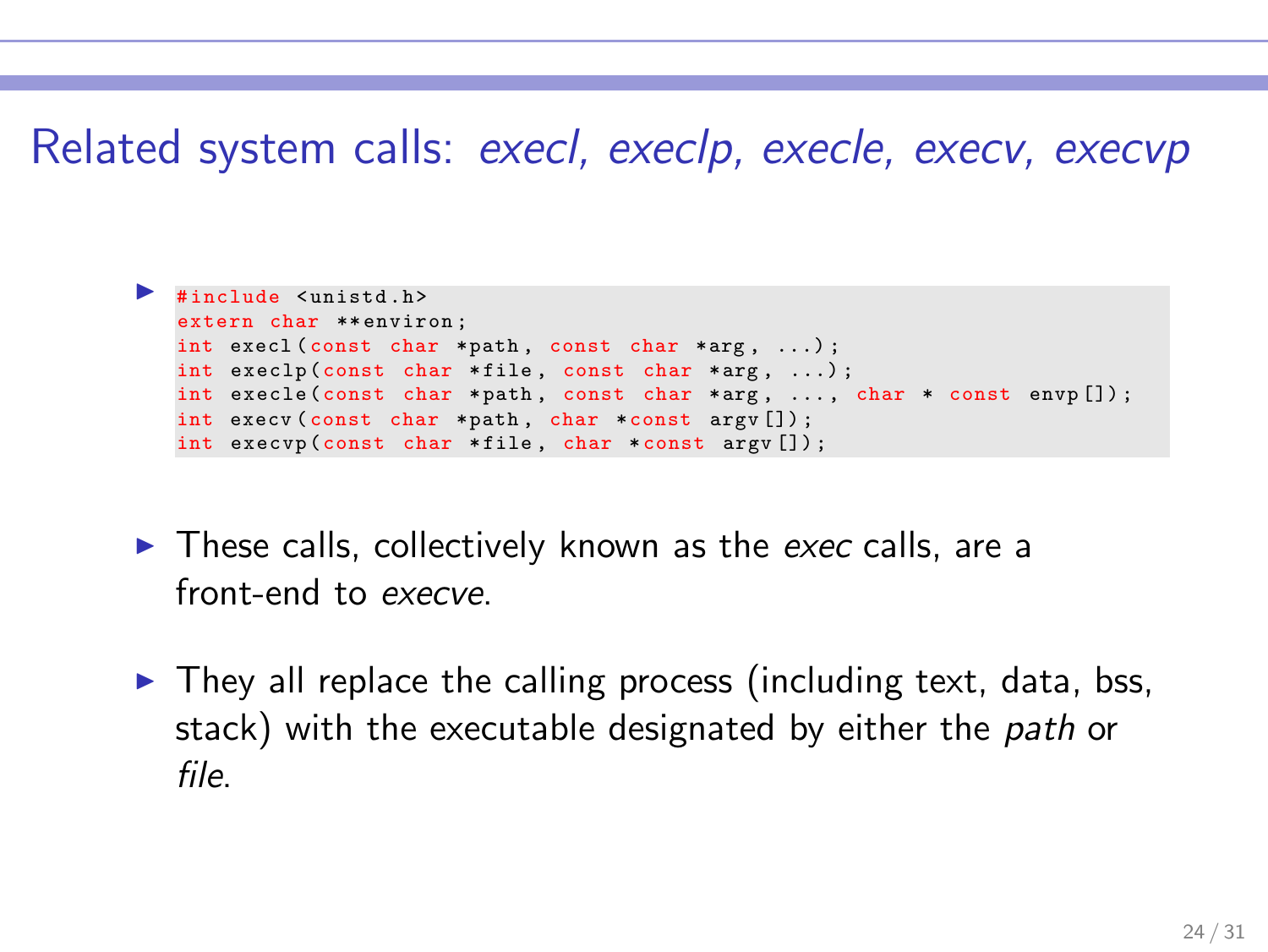#### Features of exec calls

- $\triangleright$  execl, execle and execv require either absolute or relative paths to executable(s).
- $\triangleright$  execlp and execvp use the environment variable PATH to "locate" the executable to replace the invoking process with.
- $\triangleright$  execv and execvp require the name of the executable and its arguments in  $argv[0]$ ,  $argv[1]$ ,  $argv[2]$ ,.., $argv[n]$  and NULL as delimeter in  $argv[n+1]$ .
- $\triangleright$  execl, execlp and execle require the names of executable and parameters in *arg0, arg1, arg2, .., argn* with NULL following.
- $\triangleright$  Note that, by convention, the filename of the executable is passed as an argument, although it is typically identical to the last part of the full path.
- $\triangleright$  execle requires the passing of environment variables in envp[0], envp[1], envp[2],..,envp[n] and NULL as delimeter in  $envp[n+1]$ .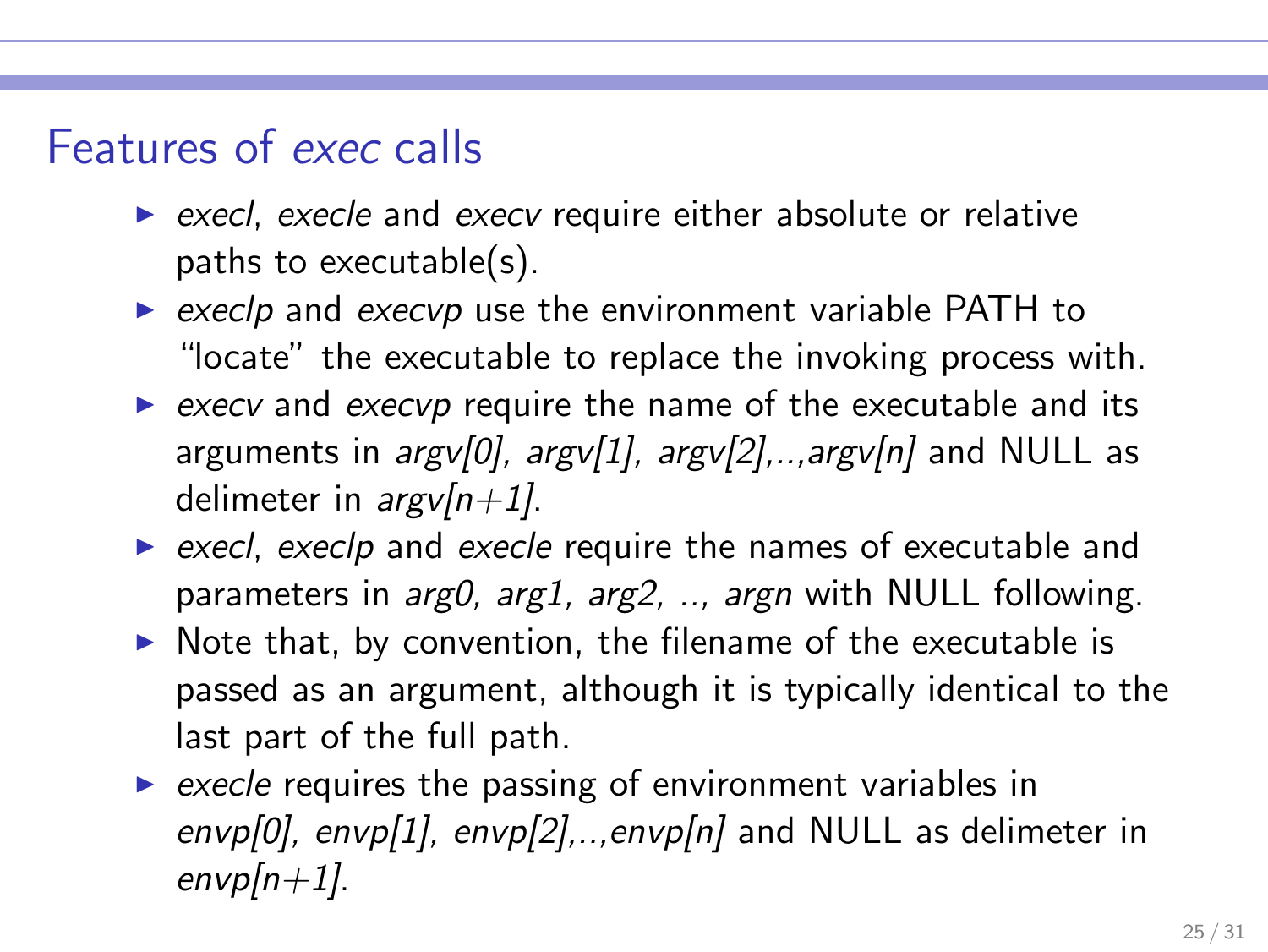# Using execl()

```
# include < stdio .h >
# include < unistd .h >
main () {
  int retval =0;
  printf ("I am process %lu and I will execute an 'ls -1 .; \ln", (\log) getpid ());
 retval=execl ("/bin/ls", "ls", "-l", ".", NULL);
  if (retval == -1) // do we ever get here?
    perror ( " execl ") ;
}
```

```
ad@ad - desktop :~/ SysProMaterial / Set005 / src$ ./ a . out
I am process 134513516 and I will execute an 'ls -1.;
total 64
-rwxr -xr -x 1 ad ad 8413 2010 -04 -19 23:56 a out
-rw-r--r-- 1 ad ad 233 2010-04-19 23:56 exec-demo.c
-rwx ------ 1 ad ad 402 2010 -04 -19 00:42 fork1 .c
-{\rm rwx} ----- 1 ad ad 529 2010-04-19 00:59 fork2.c
-rwx ------ 1 ad ad 669 2010-04-19 13:08 wait_use.c
-rwx ------ 1 ad ad 273 2010 -04 -19 13:16 zombies . c
ad@ad - desktop :~/ SysProMaterial / Set005 / src$
```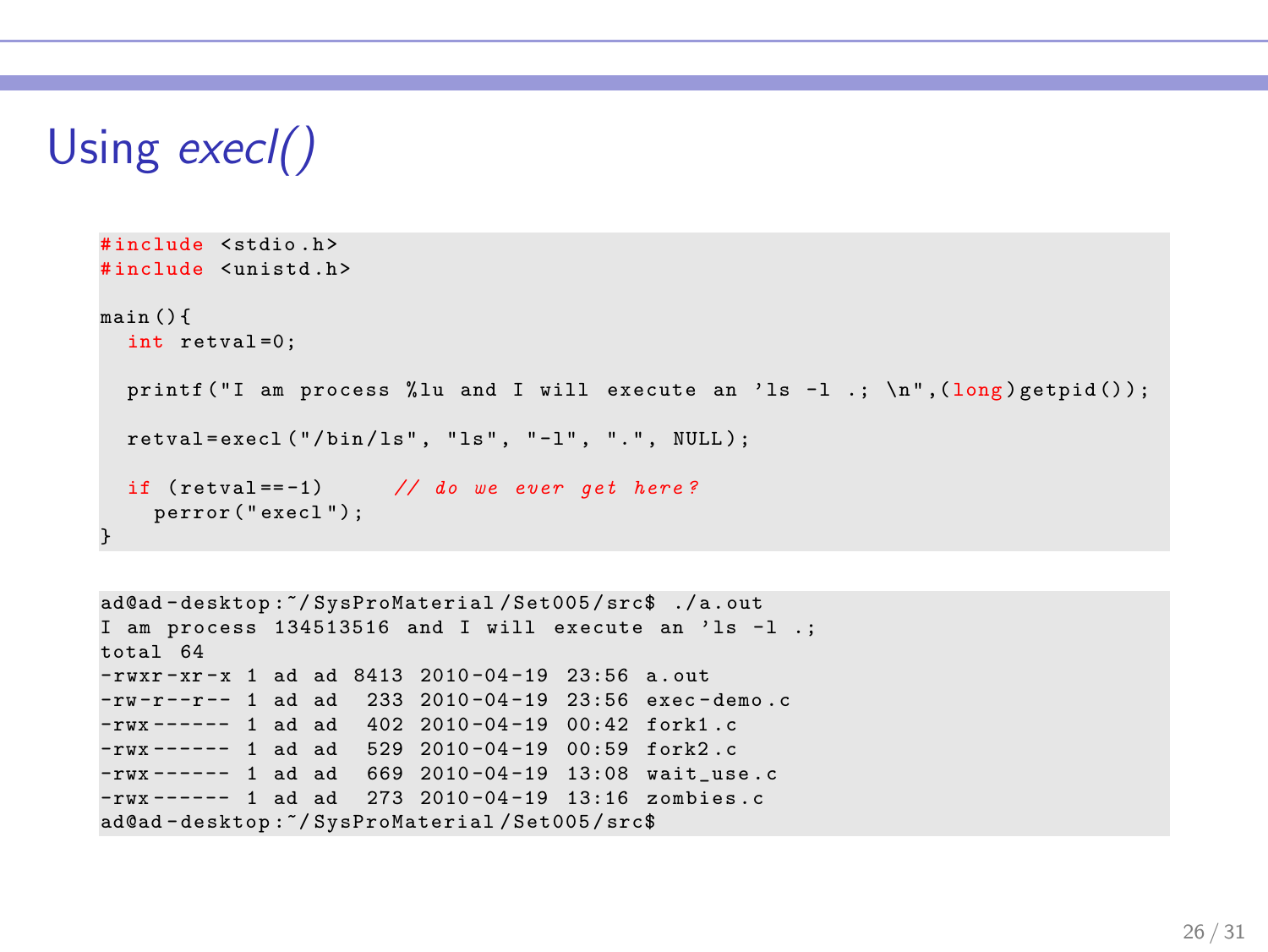## Example with execvp()

```
# include < stdio .h >
# include < stdlib .h >
# include < unistd .h >
# include < stdio .h >
#include <string.h>
int main (void ){
   int pid, status;
   char * buff [2];
   if ( (pid = fork()) == -1) { perror("fork"); exit (1);}
   if ( pid!=0 ) \frac{1}{4} // parent
       printf ("I am the parent process \lambda d \nightharpoonup", getpid ());
      if (wait (k status) != pid){ // check if child returns
           perror("wait"); exit(1);}
       printf ("Child terminated with exit code \lambdad \n", status >> 8);
       }
   else {
       buff [0] = (char *) malloc (12); strcpy (buff [0], "date");
       print(f("%s\nu", buffer[0]); buffer[1]= NULL;printf ("I am the child process %d ", getpid ());
       printf ("and will be replaced with 'date'\n");
       execvp ("date", buff);
      ext(1):
       }
}
```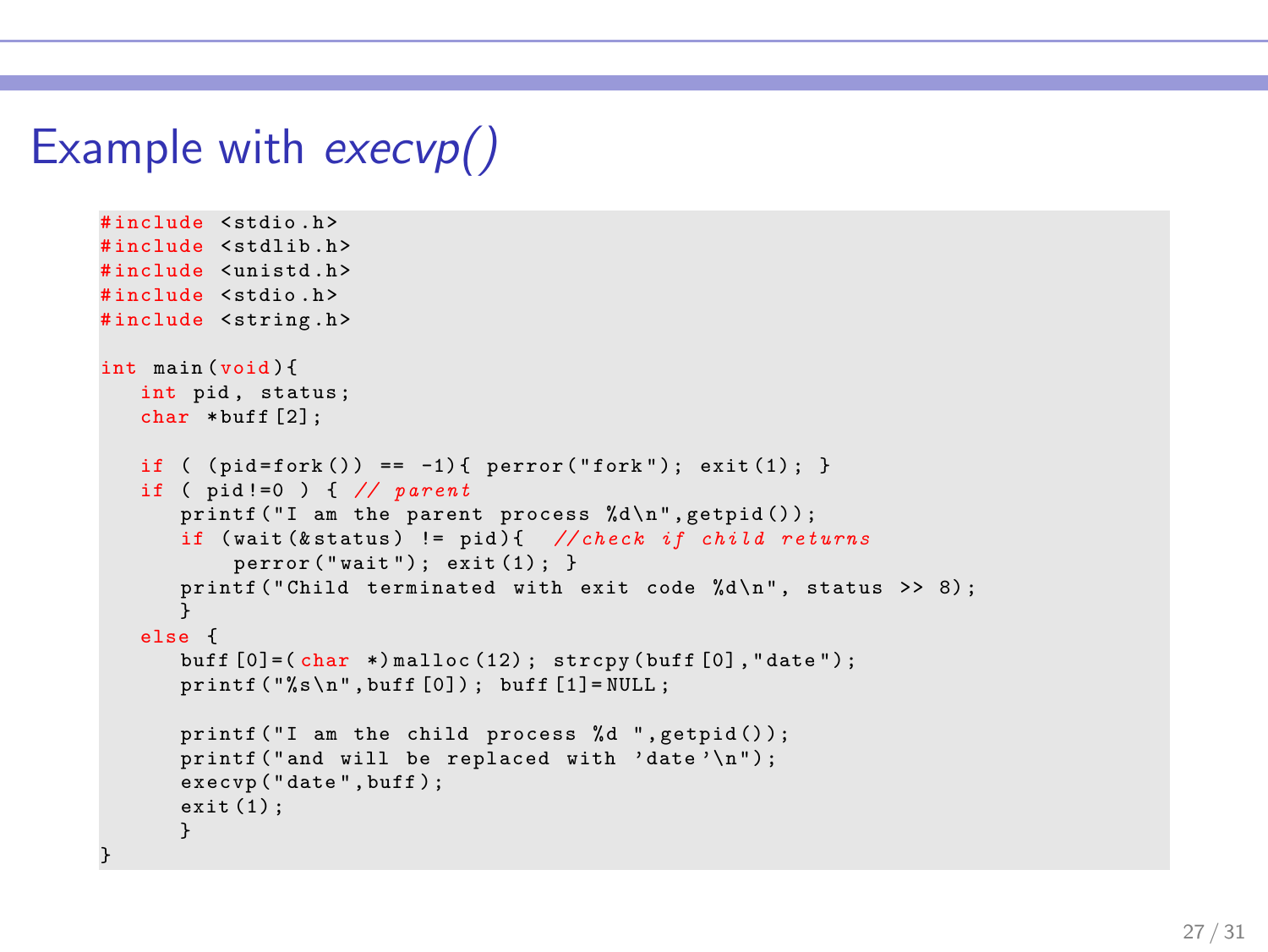Running the program...

```
ad@ad - desktop :~/ SysProMaterial / Set005 / src$ ./ a. out
I am the parent process 3792
date
I am the child process 3793 and will be replaced with ' date '
Tue Apr 20 00:23:45 EEST 2010
Child terminated with exit code 0
ad@ad - desktop :~/ SysProMaterial / Set005 / src$
```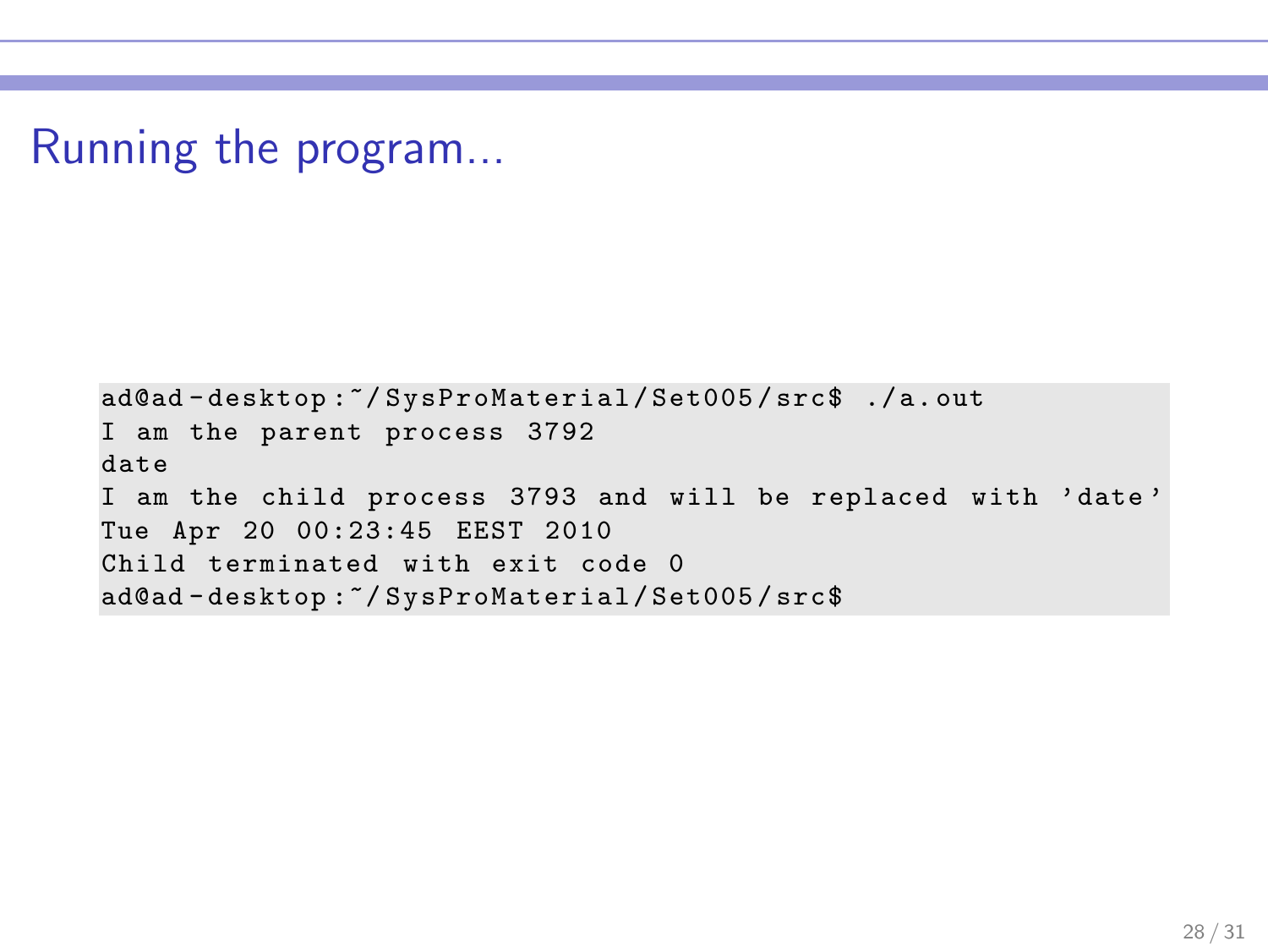## Problem Statement

Create a complete binary tree of processes. For each process that is not a leaf, print out its ID, the ID of its parent and a logical numeric ID that facilitates a breadth-first walk.

```
# include < stdio .h >
#include <stdlib.h>
#include <unistd.h>
# include < stdio .h >
int main (int argc , char * argv []) {
   int i, depth, numb, pid1, pid2, status;
   if (\arg c \ge 1) depth = atoi (\arg v [1]);
   else { printf ("Usage: %s #-of-Params", argv [0]); exit (0) ; }
   if ( depth >5) {
      printf ("Depth should be up to 5\n\\n");
      exit (0) ;
      }
```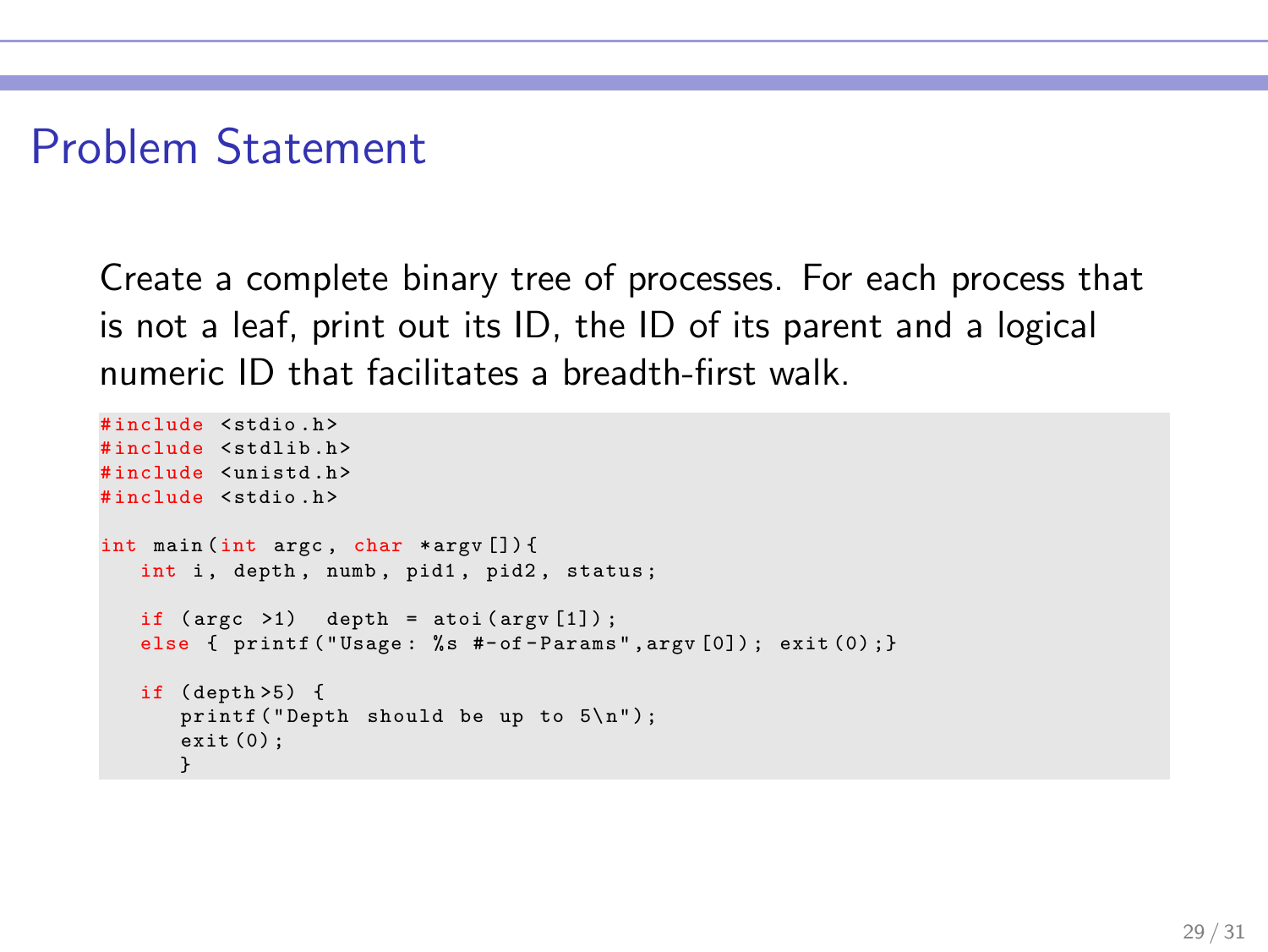```
numb = 1:
for (i=0; i \leq \text{depth}; i++)printf ("I am process no %5d with PID %5d and PPID %d\n",
            numb, getpid(), getppid());
   switch (pid1 = fork())case 0:
       numb =2* numb ; break ;
   case -1:
       \text{perror}("fork"); \text{ exit} (1);default :
       switch (pid2=fork()){
          case 0:
              numb =2* numb +1; break ;
          case -1:
              perror ("fork"); exit (1);
          default :
              wait (k status); wait (k status);
              exit (0) ;
          }
 }
}
```
}